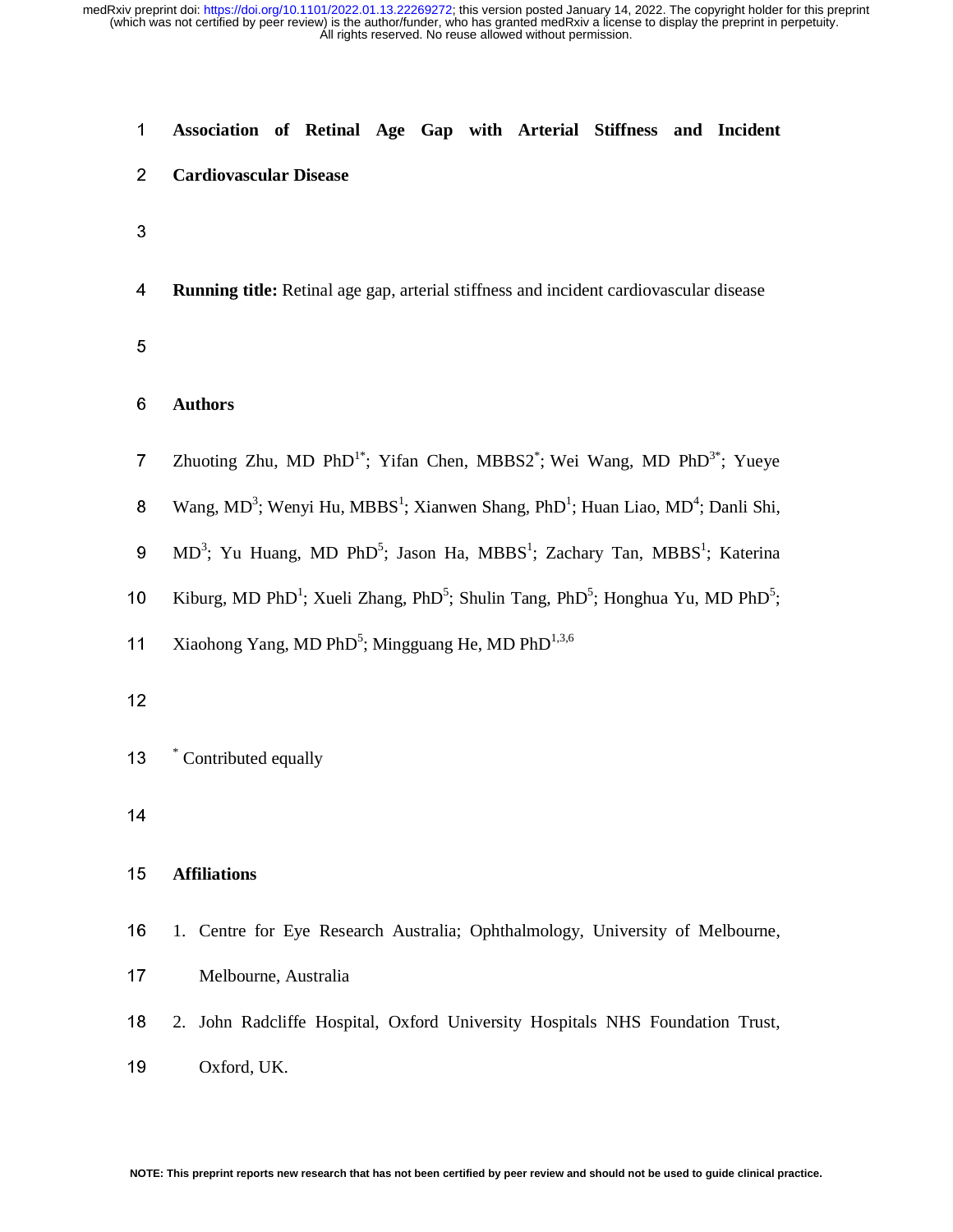- 20 3. State Key Laboratory of Ophthalmology, Zhongshan Ophthalmic Center, Sun
- 21 Yat-sen University, Guangzhou, China.
- 22 4. Neural Regeneration Group, Institute of Reconstructive Neurobiology, University
- 23 of Bonn, Bonn, Germany.
- 24 5. Department of Ophthalmology, Guangdong Academy of Medical Sciences,
- 25 Guangdong Provincial People's Hospital, Guangzhou, China.
- 26 6. Ophthalmology, Department of Surgery, University of Melbourne, Melbourne,
- 27 Australia.
- 28
- <sup>29</sup>**Word count: Abstract:** 348; **Whole paper:** 2999.
- <sup>30</sup>**Tables:** 3; **Figures:** 1.
- 

## <sup>32</sup>**Corresponding author**

- 33 Mingguang He, MD PhD
- 34 Email: mingguang.he@unimelb.edu.au
- 35 Xiaohong Yang, MD
- <sup>36</sup>Email: syyangxh@scut.edu.cn
- 37 Honghua Yu, MD PhD
- 38 Email: yuhonghua@gdph.org.cn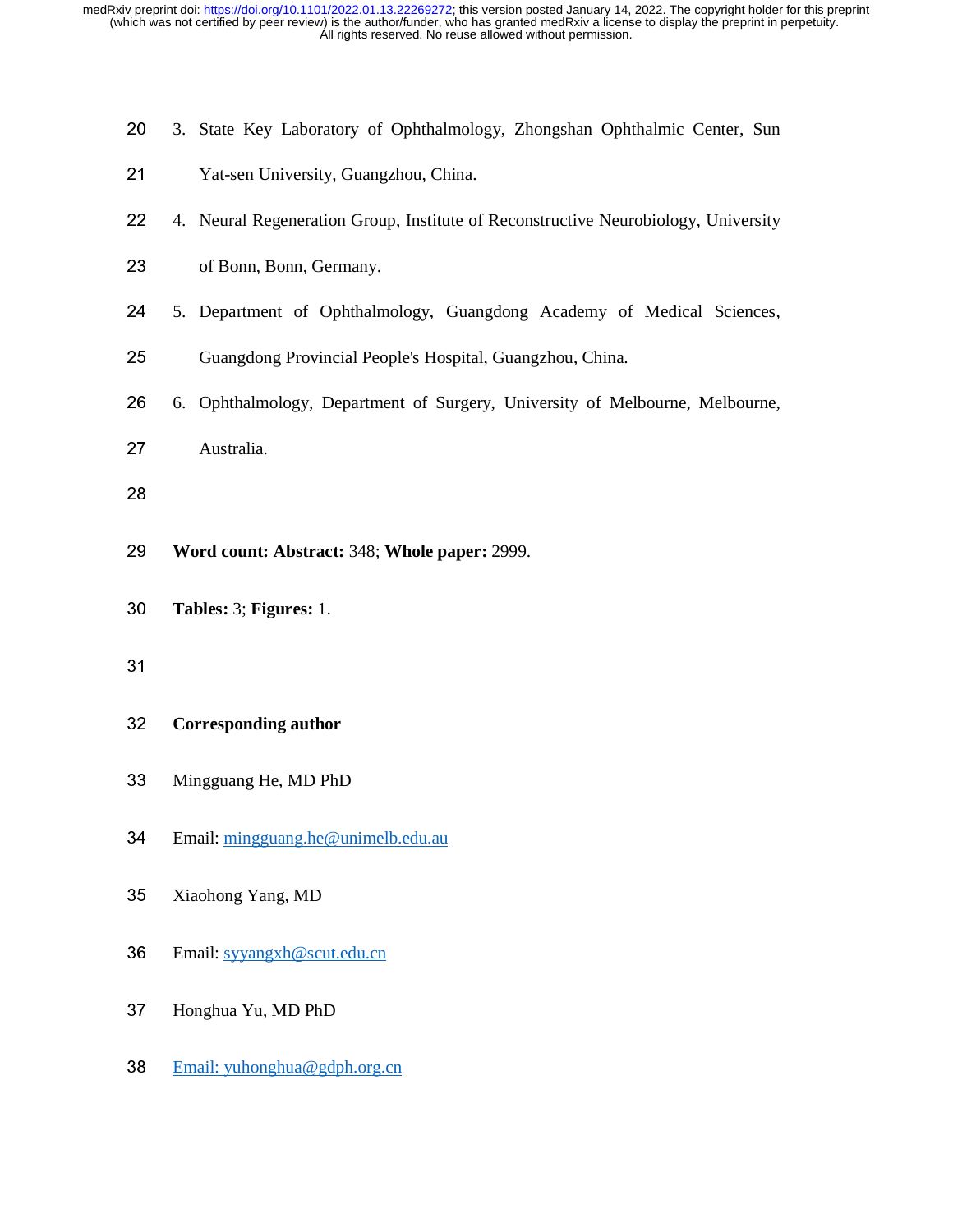# <sup>39</sup>**Abstract**

<sup>40</sup>**Background:** Retinal parameters could reflect systemic vascular changes. With the 41 advances of deep learning technology, we have recently developed an algorithm to 42 predict retinal age based on fundus images, which could be a novel biomarker for 43 ageing and mortality.

<sup>44</sup>**Objective:** To investigate associations of retinal age gap with arterial stiffness index 45 (ASI) and incident cardiovascular disease (CVD).

<sup>46</sup>**Methods:** A deep learning (DL) model was trained based on 19,200 fundus images of 47 11,052 participants without any past medical history at baseline to predict the retinal 48 age. Retinal age gap (retinal age predicted minus chronological age) was generated 49 for the remaining 35,917 participants. Regression models were used to assess the 50 association between retinal age gap and ASI. Cox proportional hazards regression 51 models and restricted cubic splines were used to explore the association between 52 retinal age gap and incident CVD.

<sup>53</sup>**Results:** We found each one-year increase in retinal age gap was associated with 54 increased ASI ( $\beta$ =0.002, 95% confidence interval [CI]: 0.001-0.003, P<0.001). After a 55 median follow-up of 5.83 years (interquartile range [IQR]:  $5.73-5.97$ ), 675 (2.00%) 56 developed CVD. In the fully adjusted model, each one-year increase in retinal age gap 57 was associated with a 3% increase in the risk of incident CVD (hazard ratio 58 [HR]=1.03, 95% CI: 1.01-1.06, P=0.012). In the restricted cubic splines analysis, the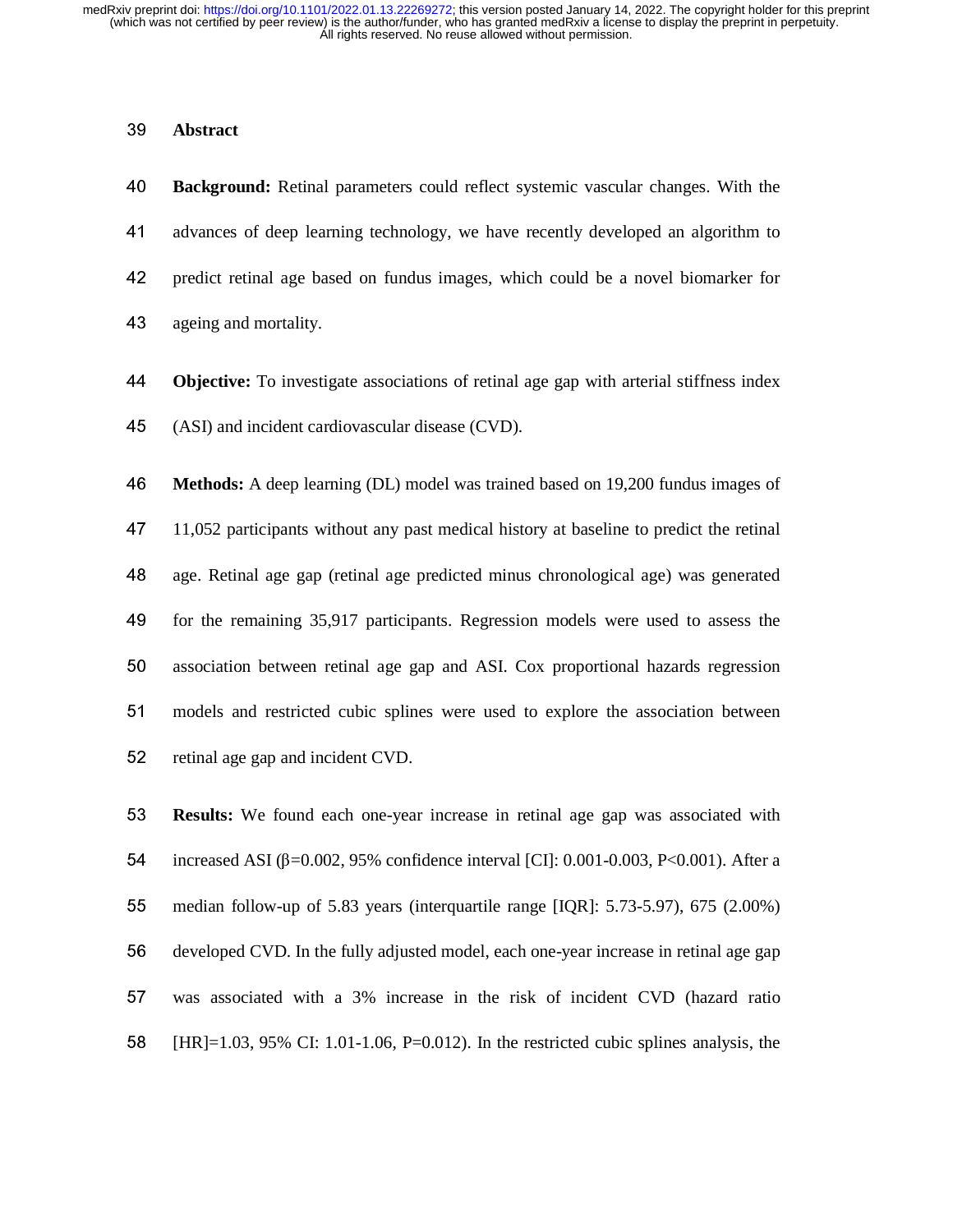- 59 risk of incident CVD increased significantly when retinal age gap reached 1.21
- <sup>60</sup>(HR=1.05; 95% CI, 1.00-1.10; P-overall <0.0001; P-nonlinear=0.0681).
- <sup>61</sup>**Conclusion:** We found that retinal age gap was significantly associated with ASI and
- 62 incident CVD events, supporting the potential of this novel biomarker in identifying
- 63 individuals at high risk of future CVD events.
- 
- <sup>65</sup>**Key words:** retinal age, arterial stiffness, cardiovascular disease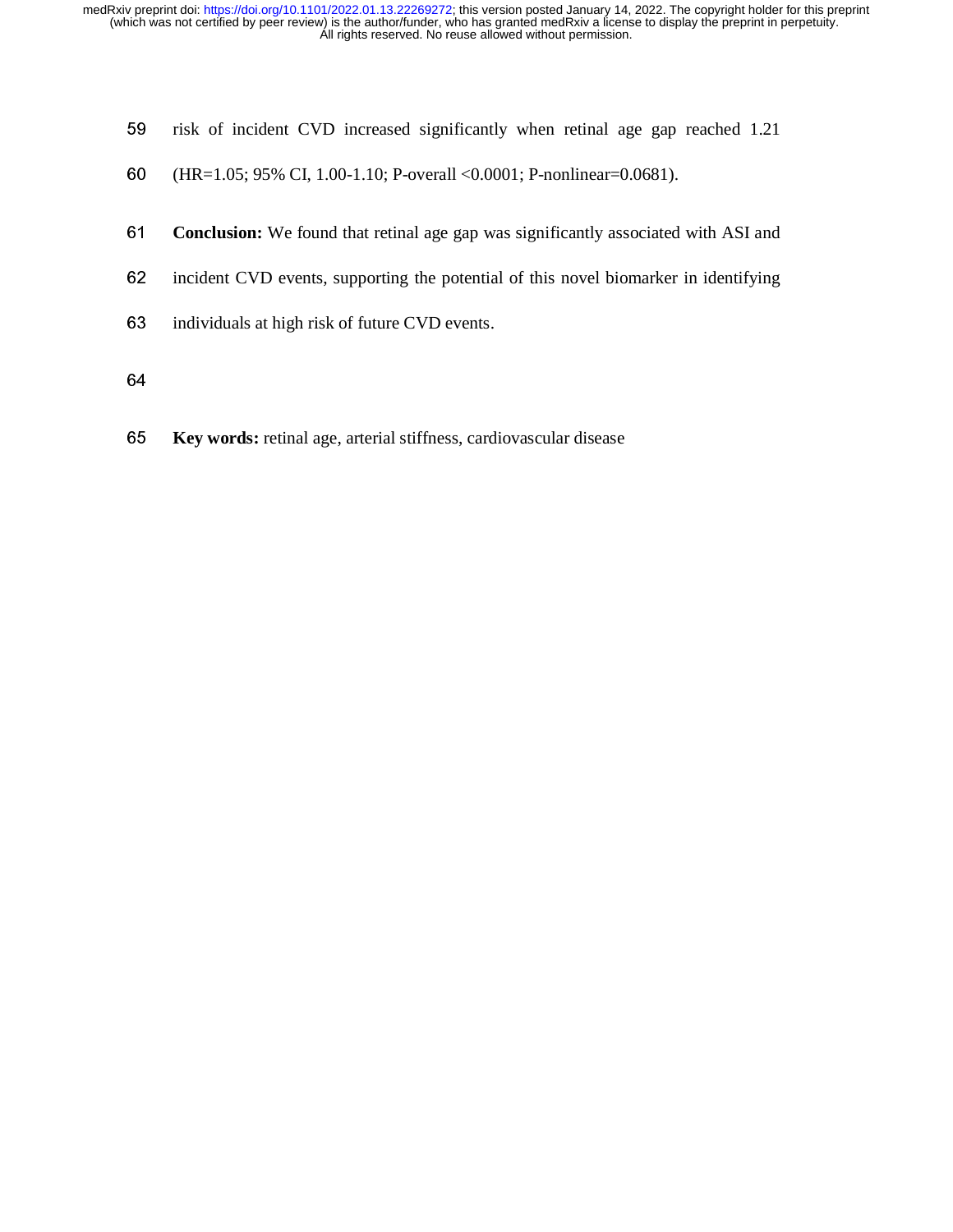# **Introduction**

Amongst non-communicable diseases, cardiovascular disease (CVD) is the leading cause of morbidity and mortality globally. From 2005 to 2015, global CVD deaths increased by 12.5% to 17.9 million per year.<sup>1</sup> Approximately one in three deaths worldwide can be attributed to  $CVD$ <sup>2</sup> Driven by an ageing and growing population, the burden of CVD is projected to increase further.

Prevention and early detection of CVD are crucial in reducing CVD morbidity and mortality.<sup>3</sup> Many CVD risk calculators have thus been developed, including the Cardiovascular Risk Score (QRISK), Systemic Coronary Risk Evaluation (SCORE), and Framingham risk score.<sup>4-7</sup> Nevertheless, these risk prediction models are limited by lack of precision, information bias for questionnaire-based models, and the involvement of invasive procedures.  $6, 8-10$ 

The retina is highly vascular and easily accessible to non-invasive imaging and assessments and can serve as a surrogate measure of the health of the systemic vasculature. Collective evidence has demonstrated that fundus images contain valuable information on cardiovascular health. Changes in retinal vascular parameters derived from fundus images, such as wider retinal venules and narrower retinal arterioles, have been found to be independent predictors of future CVD risk.<sup>11-18</sup> The advent of deep learning (DL) has greatly improved the efficacy and accuracy of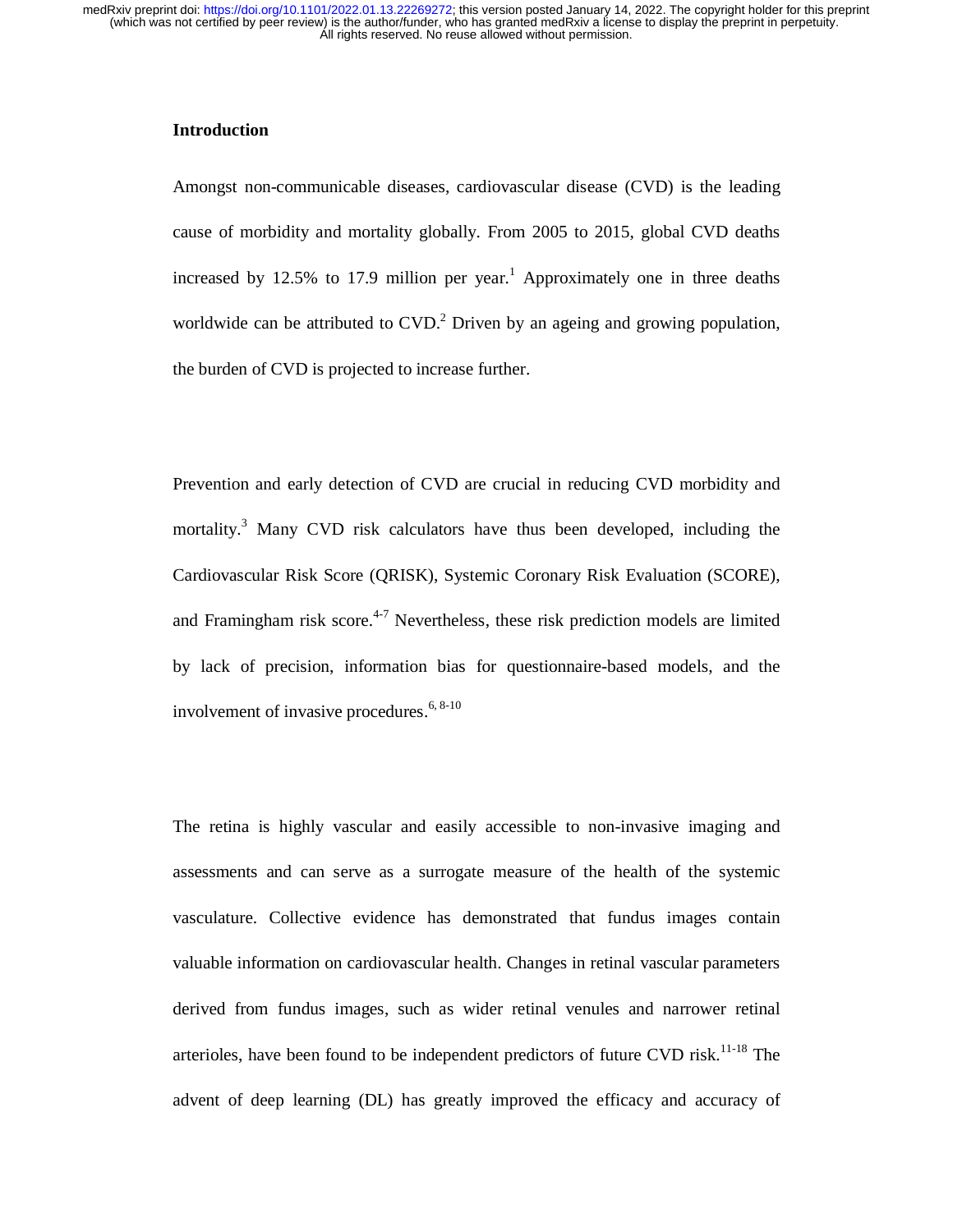> extracting salient features from images. Recent studies have demonstrated the predictive value of retinal fundus images on CVD risk profiles and atherosclerosis via DL algorithms  $(DLA).$ <sup>19-21</sup>

> To maximally utilize available information from the retina, we have developed a DLA that can accurately predict an individual's chronological age from fundus images. The retinal age gap (defined as fundus image predicted age minus chronological age) was found in our previous study to be associated with an increased risk of mortality, further lending credence to its potential as a robust biomarker of ageing.<sup>22</sup> Age is one of the most important risk factors for atherosclerosis and CVD, with CVD risks increasing exponentially with age.<sup>23, 24</sup> Therefore, we hypothesized that retinal age gap may have the potential to be a novel biomarker for future CVD risk.

> Herein, we aimed to investigate the association of the retinal age gap with the arterial stiffness index (ASI). As the arterial system ages, large arteries undergo progressive elastic and collagenous remodeling that result in increased stiffness. ASI is an accepted, non-invasive measure of cardiovascular health and an indicator of subclinical CVD.<sup>25</sup> Further, we also investigated the relationship of the retinal age gap with the future risk of incident CVD based on the UK Biobank study.

## **Methods**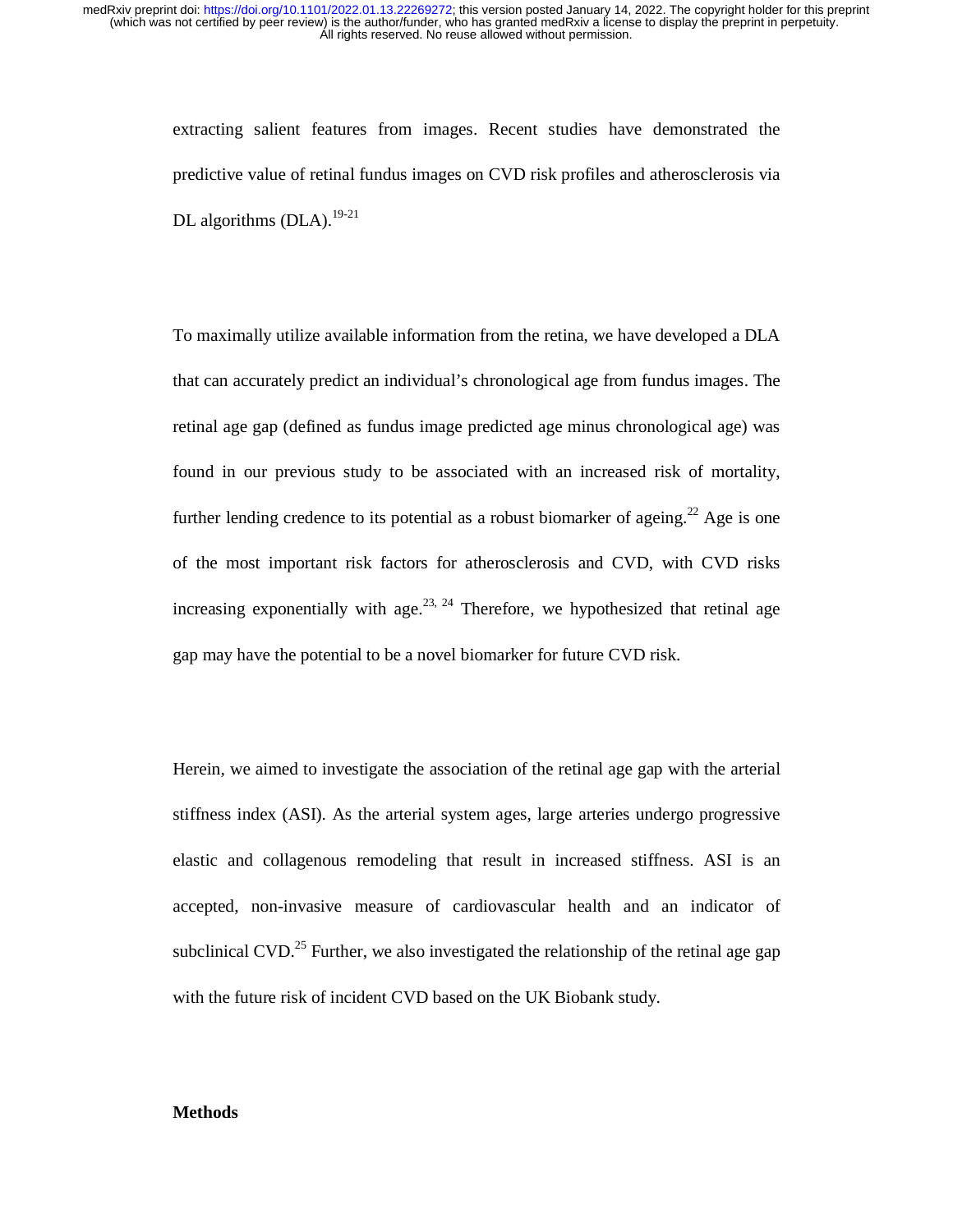### **Study population**

The UK Biobank is a large-scale prospective study with over 500,000 participants aged 40-69 years recruited between 2006 and 2010. This study has collected extensive phenotypic and genotypic data of each participant with their informed consent. All participants completed questionnaires on their lifestyle, environment and medical history, underwent physical and functional measurements, and provided blood, urine and saliva samples. Ophthalmic examinations including retinal photographs were introduced in 2010. Health-related events were recorded via linkage with Hospital Episode Statistics (HES) and death registers. A detailed description of the UK Biobank data and protocols can be found elsewhere.<sup>26</sup>

#### **Standard Protocol Approvals, Registrations, and Patient Consents**

Access to the UK Biobank data was granted after registration. The application ID was 62443. The North West Multi-centre Ethics Committee granted ethical approval to the UK Biobank (11/NW/0382). The current study operates in accordance with the principles of the Declaration of Helsinki, with written informed consent from all participants, under the UK Biobank application number 62489.

#### **Fundus photography**

The physical measures of ophthalmic examination included LogMAR visual acuity, autorefraction and keratometry (Tomey RC5000, Tomey GmbH, Nuremberg,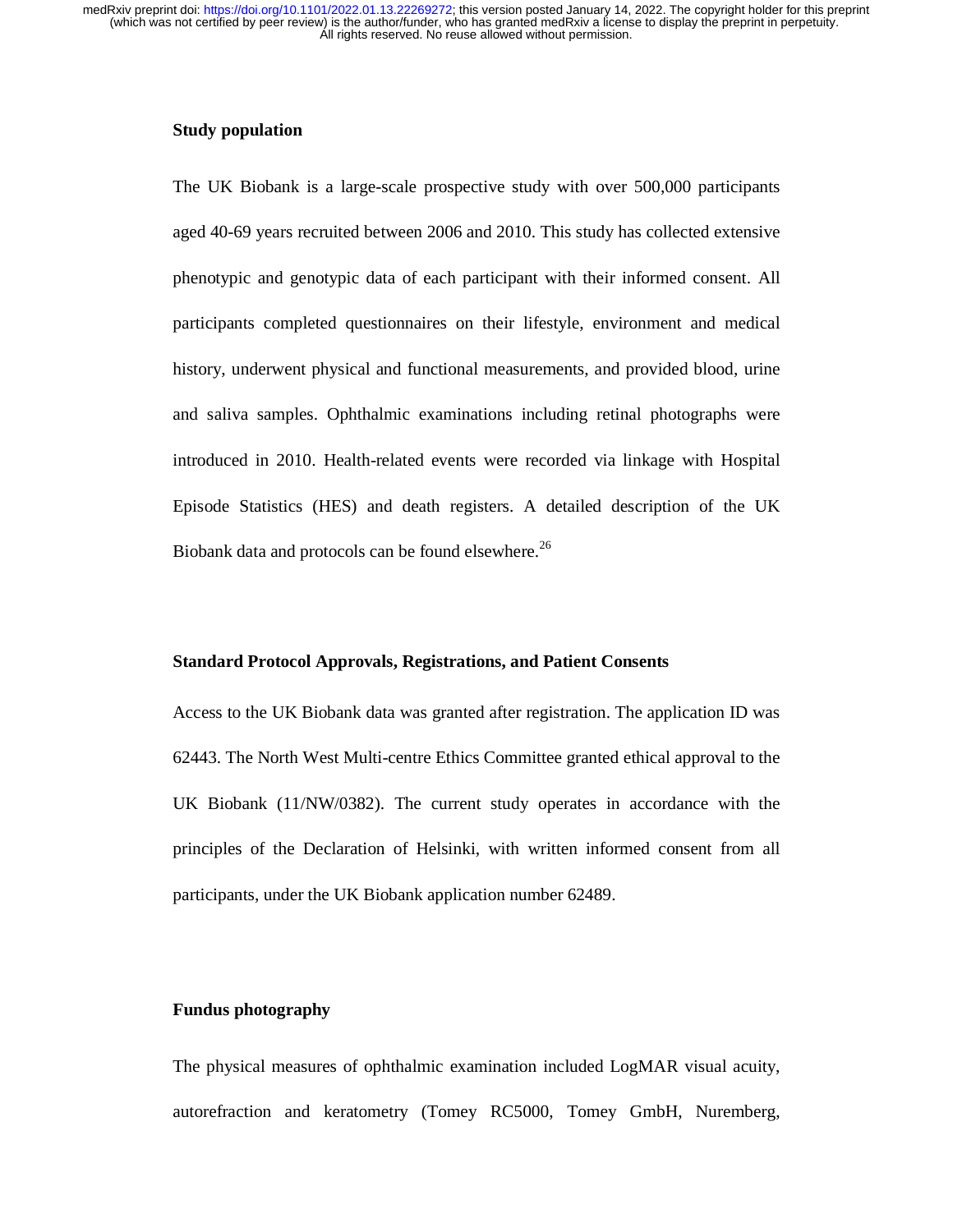> Germany), intraocular pressure (IOP, Ocular Response Analyzer, Reichert, New York, USA), and paired retinal fundus and optical coherence tomography imaging (OCT, Topcon 3D OCT 1000 Mk2, Topcon Corp, Tokyo, Japan). A 45-degree non-mydriatic and non-stereo fundus image centered to include both the optic disc and the macula was taken for each eye. In total, 131,238 images from 66,500 participants collected at the baseline were obtained from the UK Biobank study.

#### **Arterial stiffness**

The ASI was derived from the analysis of the digital volume pulse, an indirect method to assess AS peripherally. ASI data were collected at baseline via the PulseTrace PCA 2 (CareFusion), which uses finger photoplethysmography to assess the pulse waveform using an infrared sensor placed on the index finger of the participant's dominant hand. The pulse waveform comprises a systolic peak and a second diastolic peak, and the transit time (peak-to-peak time [PPT]) between the 2 peaks is related to the time it takes for the pulse wave to travel through the peripheral arterial tree. The length of this arterial tree path is proportional to a person's height (h), enabling the calculation of an index of large artery stiffness using the formula  $ASI \Box = \Box h \Box / \Box PPT$ . The ASI was natural log transformed.

### **Cardiovascular disease ascertainment**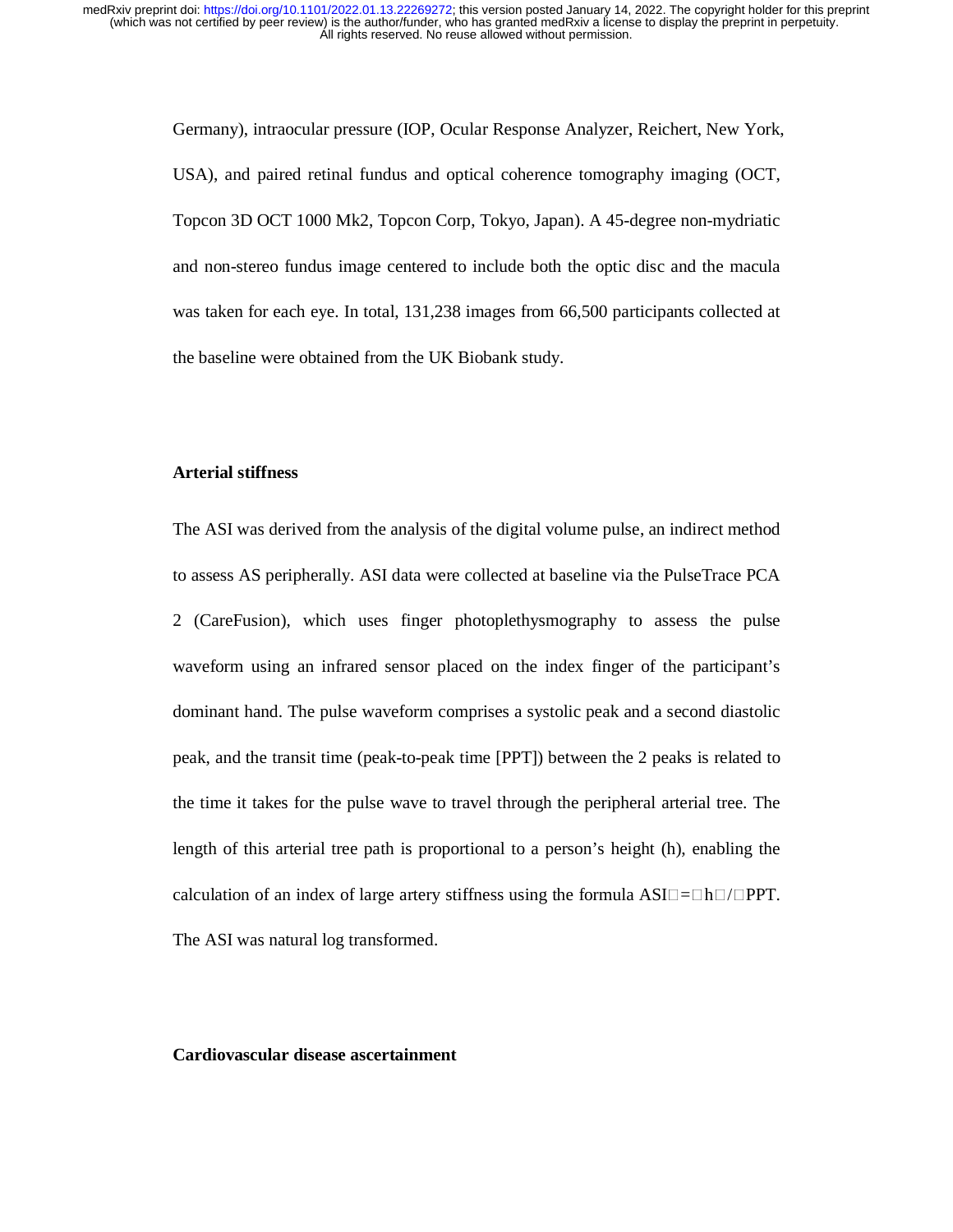> To ascertain CVD events, the date of the first known myocardial infarction or stroke was identified via linkage with hospital admission data in England, Scotland and Wales, the national death register data and self-reporting. Myocardial infarction was defined by codes 410, 411, 412.X, 429.79 in the  $10<sup>th</sup>$  edition of International Classification of Diseases (ICD-9), and codes I21, I22, I23, I24.1 or I25.2 in the 10th edition of ICD-10. Stroke was defined by ICD-9 codes 430.X, 431.X, 434.X, 434.0, 434.1, 434.9, 436.X, and ICD-10 codes I60, I61, I63, or I64.X. History of CVD events was defined as the occurrence of CVD events prior to the baseline examination. Incident CVD events was defined as the first occurrence of CVD events during the follow-up period, from the baseline examination to 29 Feb 2016, or the first occurrence of either myocardial infarction or stroke. Participants with a history of CVD events were excluded from the analysis of the association between retinal age gap and incident CVD.

#### **Deep learning model for age prediction**

A total of 80,169 images from 46,969 participants passed the image quality check. The details of quality check have been documented elsewhere.<sup>27</sup> Briefly, the fundus images were rated by two ophthalmologists as good, usable or reject based on a three-level quality rating system, which took into account four quality indicators including blurring, uneven illumination, low-contrast, and artifacts. Among 46,969 participants, 11,052 participants did not report any previous disease. A total of 19,200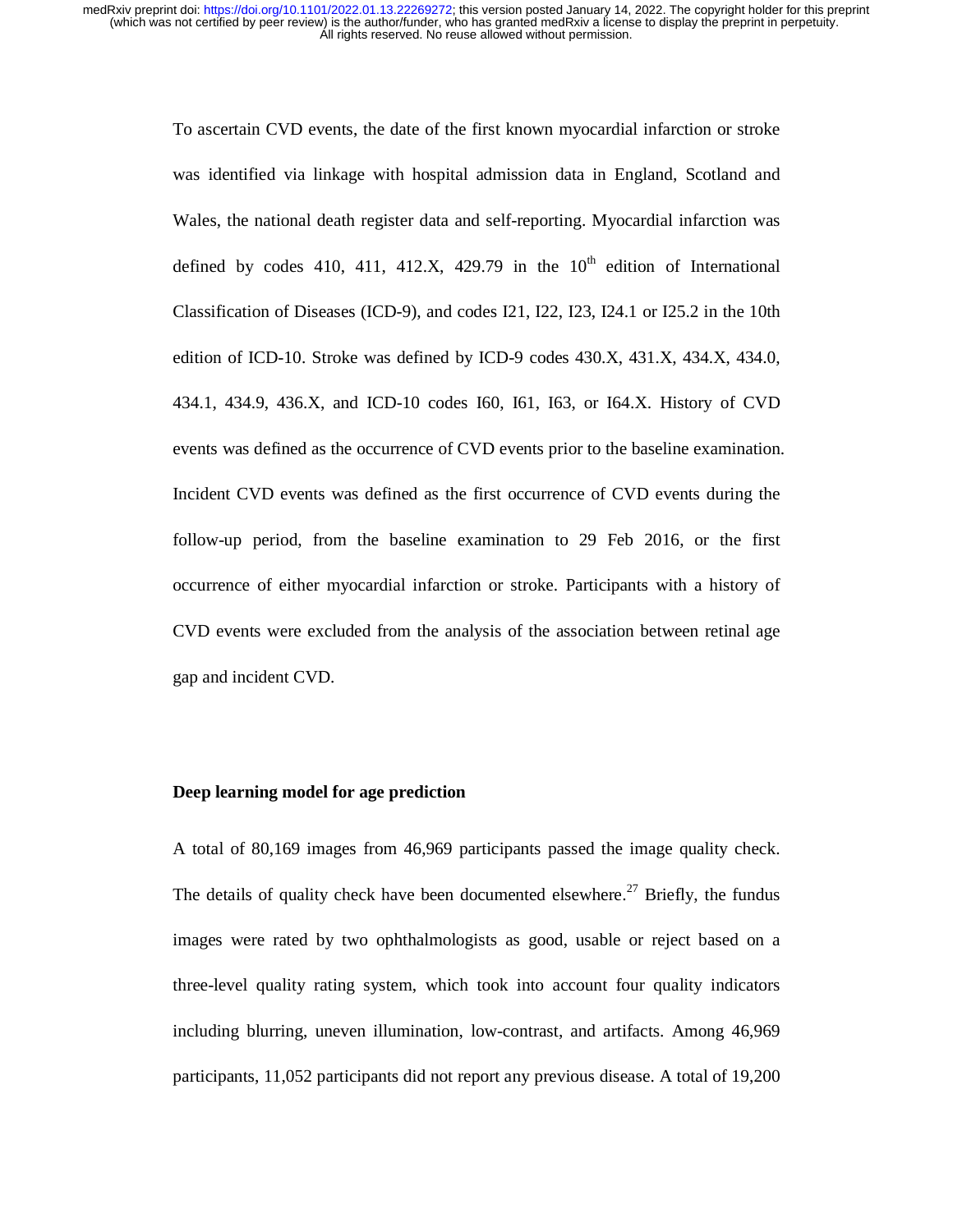> fundus images from 11,052 participants without any past medical histories at baseline were used to build the DL model for age prediction. Images from both eyes if available were used to maximize the volume of data available. Among the remaining 35,917 participants, 35,541 with available ASI data and its value within 4 standard deviations (SDs) of the mean were included to investigate the association between retinal age gap and ASI. A total of 33,817 participants who had no history of CVD events at baseline were included to investigate the effects of retinal age gap on the risk of incident CVD events. Images from the right eye were used to calculate the retinal age and were replaced by images from the left eye if not available.

> The development and validation of the DL model for age prediction were described in details elsewhere.<sup>22</sup> Briefly, all fundus images were preprocessed and fed into a DL model using a Xception architecture. Data augmentation was performed during training using random horizontal or vertical flips. The algorithm was optimized using stochastic gradient descent. To avoid overfitting, we implemented a dropout of 0.5 and carried out early stopping when validation performance did not improve for 10 epochs. The DL model was trained and validated using five-fold cross-validation. The performance of the DL model was calculated, including the mean absolute error (MAE) and the correlation between predicted retinal age and chronological age. We then retrieved attention maps from the DL model using guided Grad-CAM, which highlights pixels in the input image based on their contributions to the final evaluation.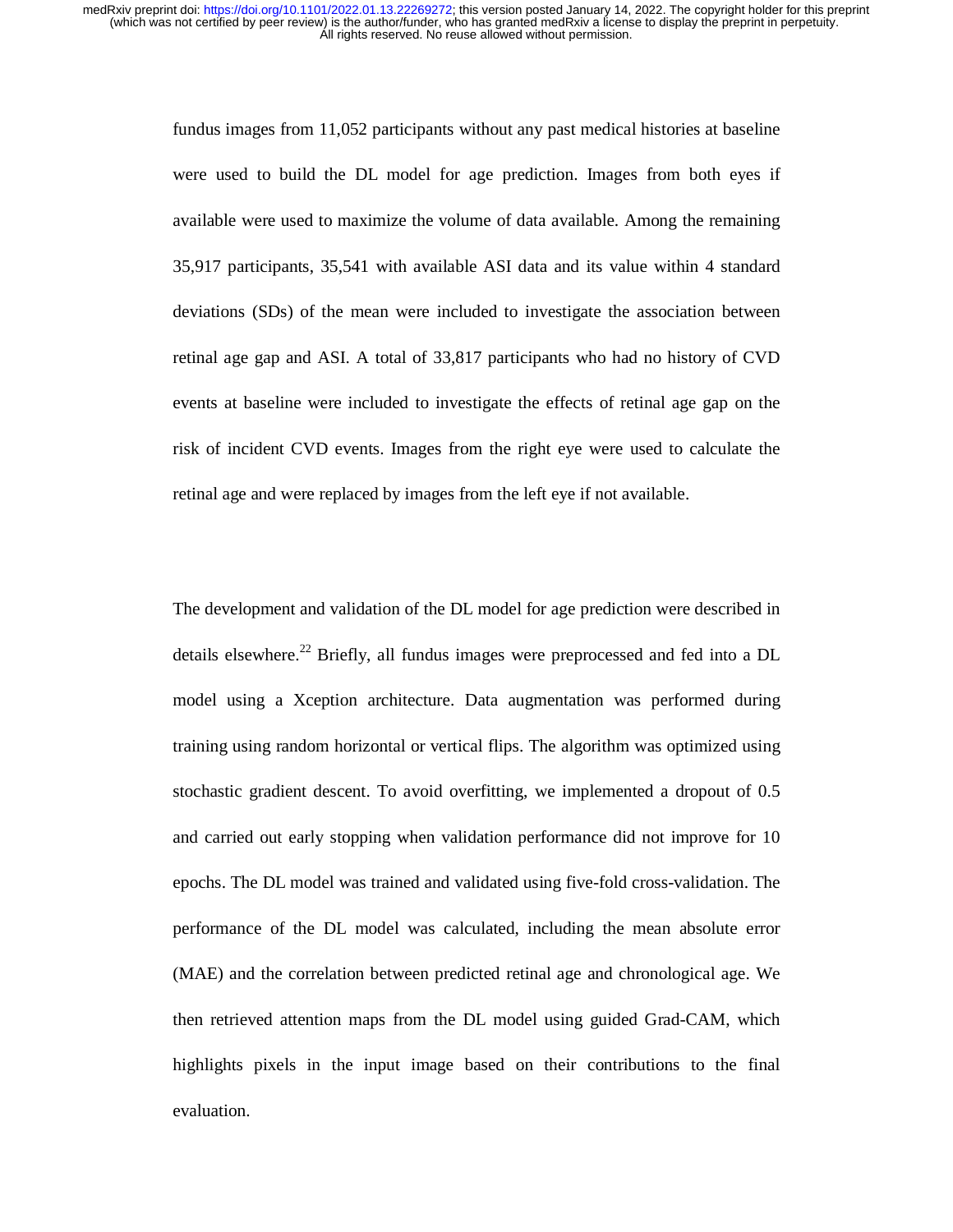> The trained DL model was able to achieve a strong correlation of  $0.80$  (P<0.001) between predicted retinal age and chronological age, with an overall MAE of 3.55 years. The retinal age gap was defined as the difference between the retinal age predicted by the DL model and the chronological age. The retinal age gap would be positive for an 'older' appearing retina compared to chronological age, while a 'younger' appearing retina would have a negative retinal age gap.

### **Covariates**

Confounding factors included baseline age, sex, ethnicity (recorded as white or non-white), Townsend deprivation indices (an area-based proxy measure for socioeconomic status), education attainment (recorded as college/university degree and above, or others), smoking status (recorded as current/previous or never), drinking status (recorded as current/previous or never), physical activity level (recorded as above physical education recommendation or not), history of CVD events (for the association between ASI and the retinal age gap), metabolic syndrome, and general health status (recorded as excellent/good and fair/poor). Metabolic syndrome was defined as the presence of three or more of the following factors: unhealthy waist circumference, hypertension, dyslipidemia, hypertriglyceridemia, and hyperglycemia. We used established reference values for women  $(\geq 88 \text{ cm})$  and men (≥102 cm) as cutoff values to define unhealthy waist circumference. Hypertension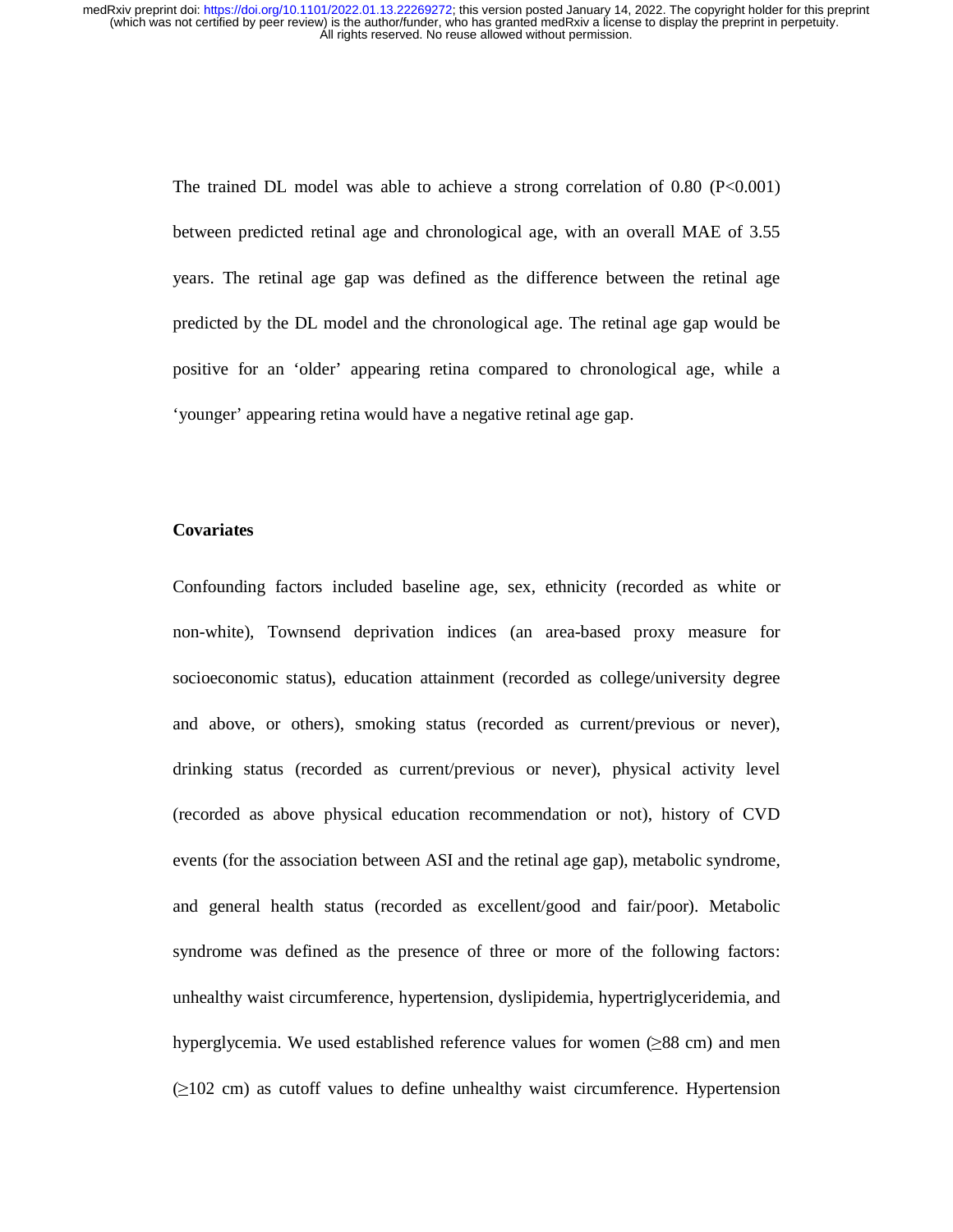> was defined as a systolic blood pressure of 130 mm Hg or above or a diastolic blood pressure of 85 mm Hg or above or taking antihypertensive drugs. Dyslipidemia was defined as a high-density lipoprotein cholesterol level of less than 40 mg/dL among men and less than 50 mg/dL among women. Hypertriglyceridemia was defined as triglyceride levels of 150 mg/dL or greater. Hyperglycemia was defined as fasting blood glucose levels greater than 110 mg/dL or taking medications/insulin for diabetes.

#### **Statistical analyses**

Descriptive statistics, including means and standard deviations (SDs), numbers and percentages, were used to report baseline characteristics of study participants. Linear regression models considering retinal age gap as a continuous linear term were fitted to investigate the association between a one-year increase in retinal age gap and ASI. We then investigated the associations between retinal age gaps of different quintiles and ASI. For the logistic regression models, we dichotomized the outcomes into ASI equal to/above or below the median ASI. An ASI equal to or above the median ASI was defined as a severe ASI. We investigated the effect of a one-year increase in retinal age gap on the odds ratio (OR) of having a severe ASI. The following covariates – baseline age, sex, and ethnicity (model I); additional Townsend deprivation indices, educational level, smoking status, drinking status, physical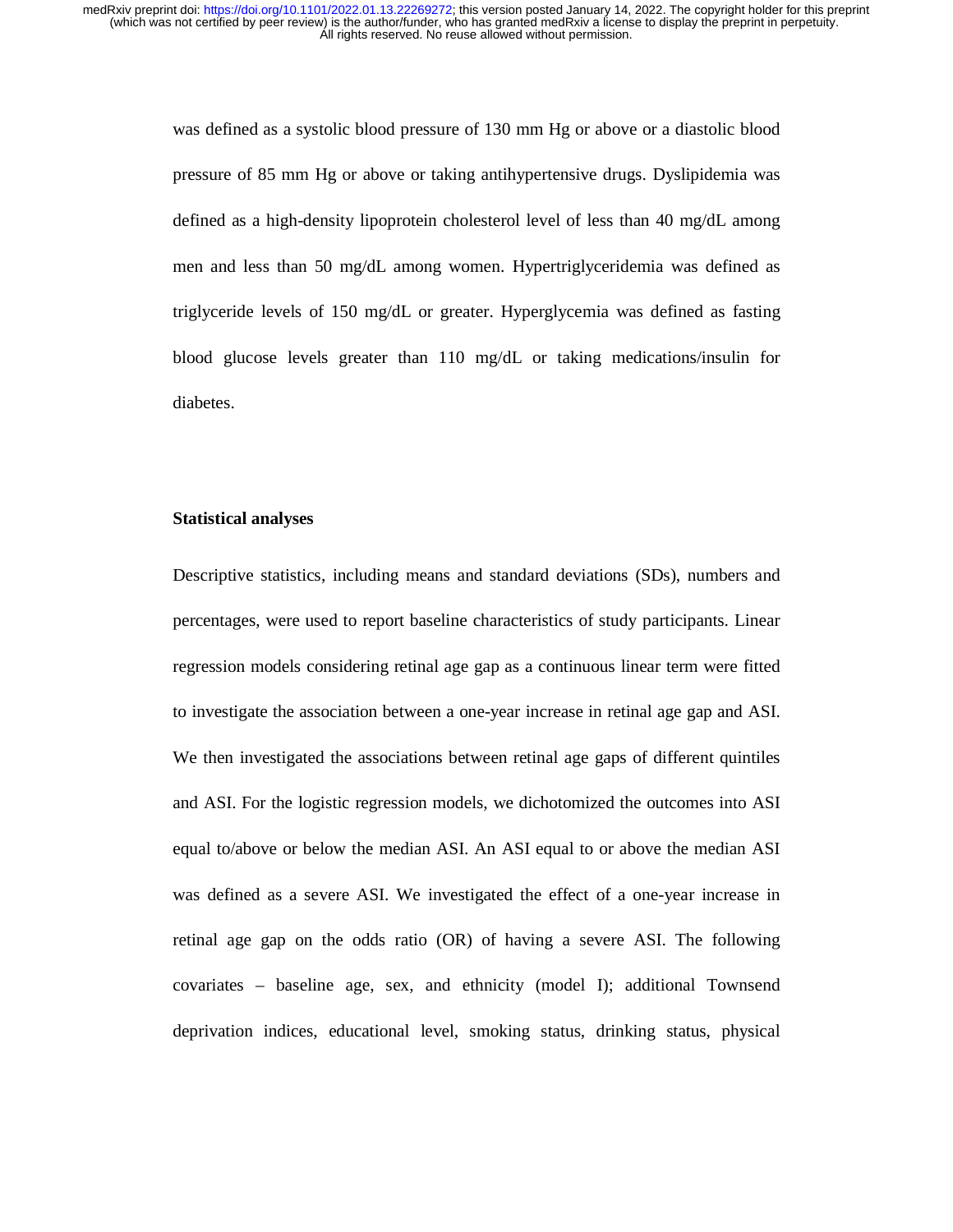activity level, history of CVD events, metabolic syndrome, and general health status (model II) were adjusted for in the regression models.

Cox proportional hazards regression models were used to explore the relationship between retinal age gap (continuous or quintiles) and incident CVD. We adjusted Cox proportional hazards regression models for the following covariates – baseline age, sex, and ethnicity (model I); additional Townsend deprivation indices, educational level, smoking status, drinking status, physical activity level, history of CVD events, metabolic syndrome, and general health status (model II); additional ASI (III).

The proportional hazards assumption for each variable included in the Cox proportional hazards regression models were assessed graphically. Restricted cubic spline analyses were performed to further assess the association between retinal age gap and incident CVD. Five knots were placed at equal intervals across the distribution of the retinal age gap. Retinal age gap of zero years was used as the reference. All variables were found to meet the assumption. Variance inflation factors (VIF) procedure was used to test collinearities for all variables and all covariables' VIF were less than 2 (mean: 1.16). A two-sided p-value of <0.05 indicated statistical significance. Analyses were performed using Stata (version 13, StataCorp, Texas, USA).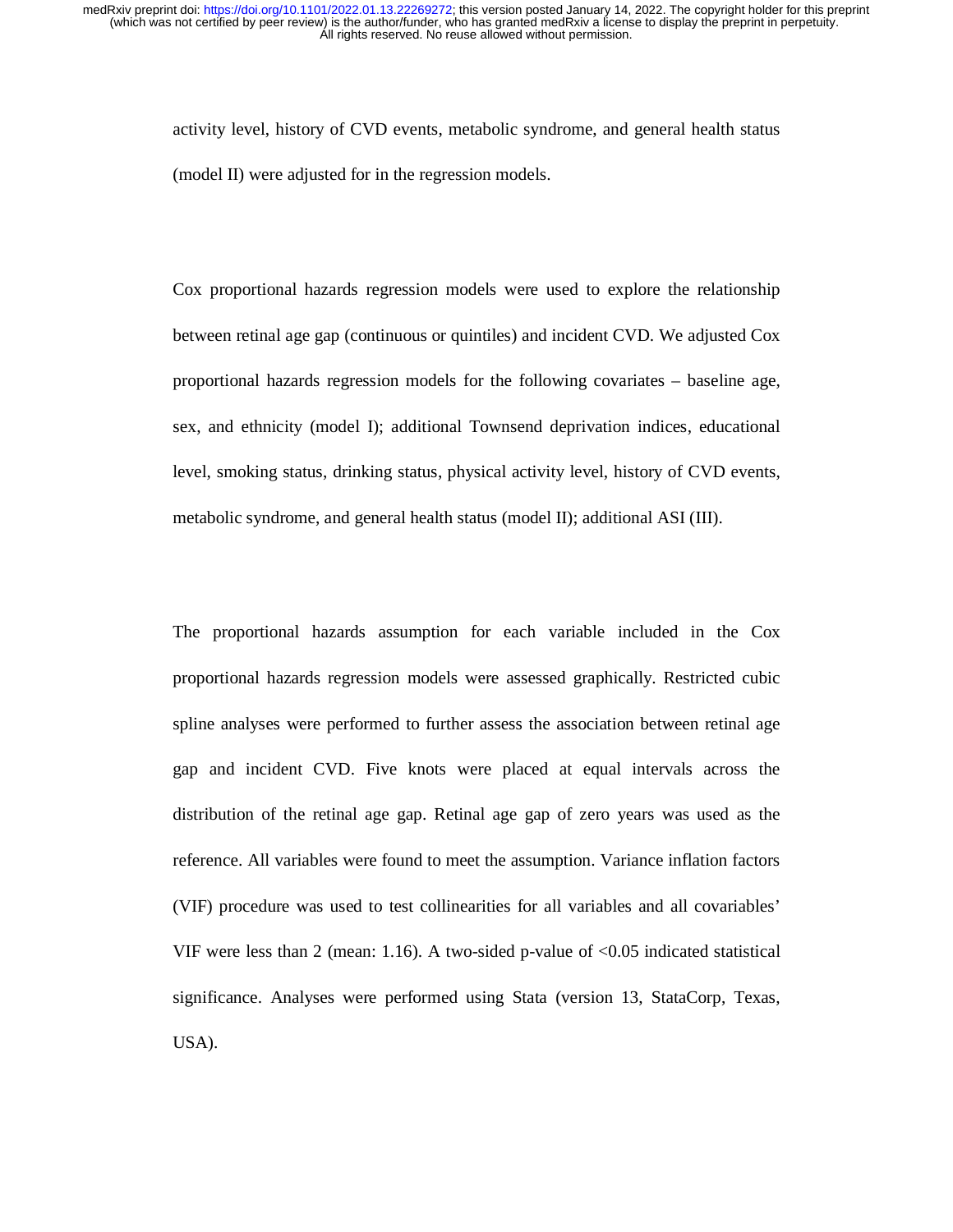## **Results**

#### **Study sample**

The baseline characteristics of 35,541 included participants were shown in Table 1.

The mean age was  $56.8 \pm 8.04$  years, and 55.6% were females.

#### **Retinal age gap and arterial stiffness index**

Linear regression models were implemented for the investigation of the retinal age gap and continuous ASI. We found that a one-year increase in the retinal age gap was associated with a significant increase in ASI with a β coefficient of 0.002 (95% confidence interval [CI]: 0.001-0.003, P<0.001) after adjusting for all included confounders. When the participants were divided into quartiles by their retinal age gaps, those in the second (β=0.013, 95% CI: 0.002-0.023, P=0.018), third (β=0.018, 95% CI: 0.007-0.029, P=0.002) and fourth (β=0.017, 95% CI: 0.004-0.030, P=0.009) quartiles had significantly higher ASI values compared to those in the first quartile (Table 2).

Considering ASI as a categorical variable, logistic regression models indicated higher odds of having severe ASI with a larger retinal age gap. The OR of having severe ASI was 1.01 (95% CI: 1.01-1.02) with each one-year increase in the retinal age gap when adjusting for all included confounders. It was shown that participants in the third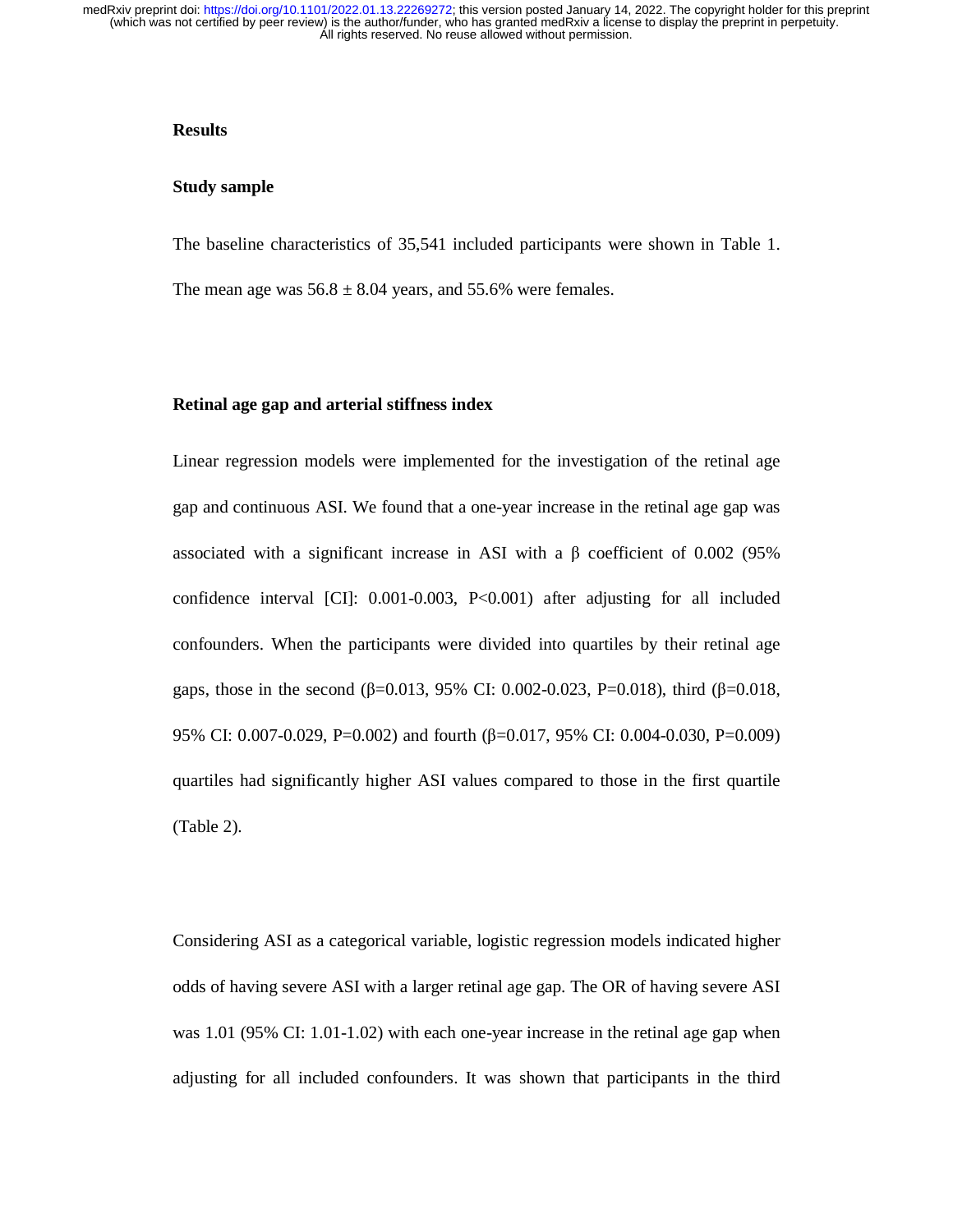(OR=1.16, 95% CI: 1.07-1.25, P<0.001) and fourth (OR=1.16, 95% CI: 1.07-1.26, P=0.001) quartiles had significantly higher odds of having severe ASI compared to those in the first quartile.

## **Retinal age gap and incident CVD**

A total of 33,817 participants had no history of CVD events at baseline. The median duration of follow-up was 5.83 years (interquartile range [IQR]: 5.73-5.97). During the follow-up period, a total of 675 (2.00%) participants had incident CVD events. After adjusting for confounders, each one-year increase in retinal age gap predicted a 3% increase in the risk of incident CVD (hazard ratio [HR]=1.03, 95% CI: 1.01-1.06, P=0.012). This independent predictive value remained significant when ASI was incorporated into the fully adjusted model (HR=1.03, 95% CI: 1.01-1.06, P=0.009). Compared to participants with retinal age gaps in the first quartile, those with retinal age gaps in the second  $(HR=1.08, 95\% \text{ CI: } 0.86-1.36, P=0.481)$  and third quartiles  $(HR=1.10, 95\% CI: 0.84-1.43, P=0.495)$  had similar risks of developing incident CVD, while the risk was markedly increased in the fourth quantile (HR=1.54, 95%CI: 1.12-2.11, P=0.007) (Table 3). In the restricted cubic splines analysis, there were four knots in total. When retinal age gap=0 was used as reference, the risk of incident CVD increased significantly when the retinal age gap reached 1.21 ( $HR=1.05$ ; 95%) CI, 1.00-1.10; P-overall <0.0001; P-nonlinear=0.0681, Figure 1).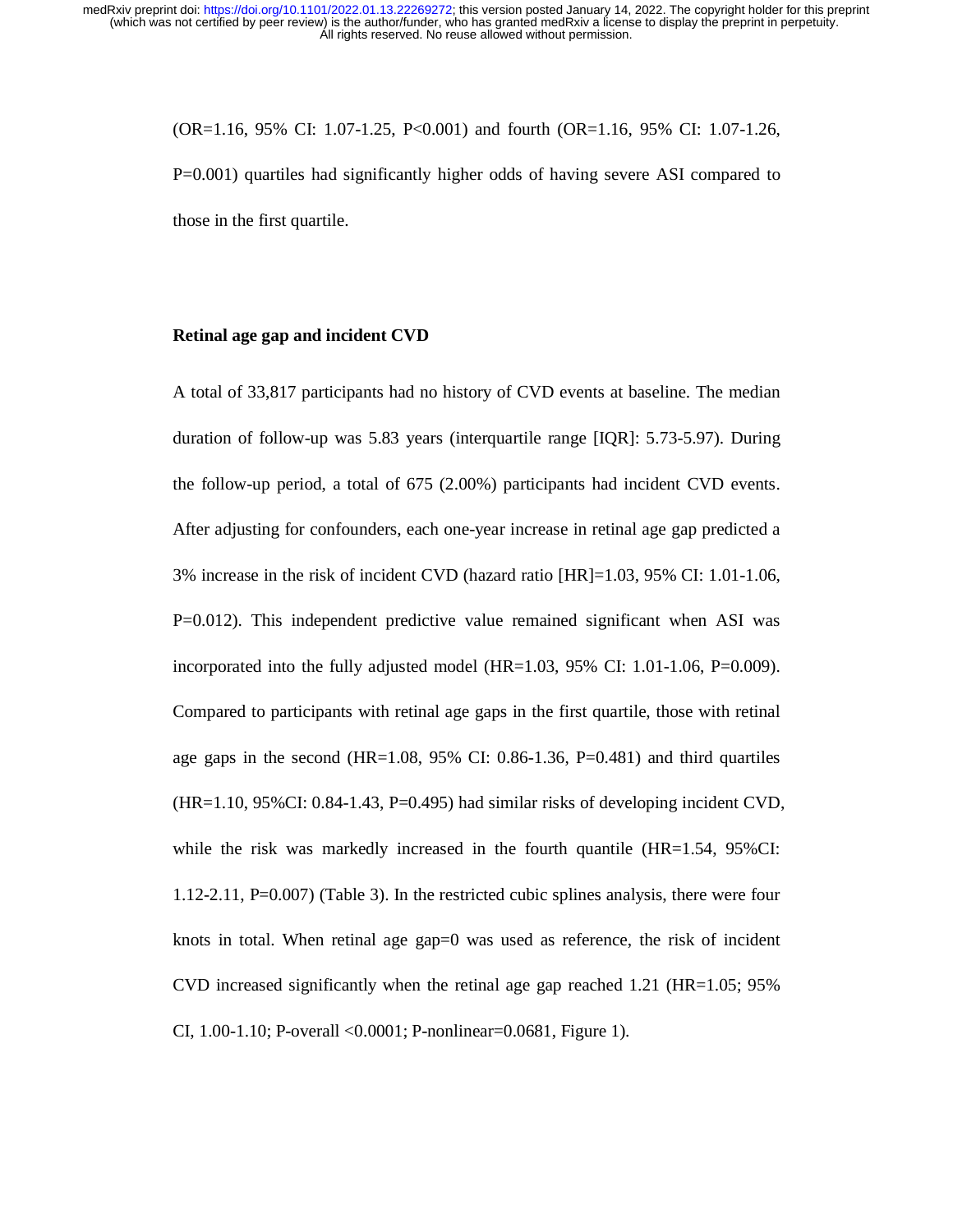#### **Discussion**

In the present study, we found that retinal age gap was significantly associated with ASI. In addition, the retinal age gap was found to be a predictor of future risk of incident CVD, independent of traditional risk factors, as well as ASI.

Our finding of the association between retinal age gap and ASI was consistent with previous studies, where strong associations between quantitatively assessed retinal abnormalities (e.g., retinal arteriolar narrowing and venular widening) and ASI were demonstrated.28-31 As a clinical parameter, ASI is used to estimate the stiffness of blood vessels and an early indicator of atherosclerosis.<sup>32</sup> Higher ASI may indicate microcirculation dysfunction and target organ damage.<sup>33, 34</sup> Moreover, previous research has demonstrated ASI is a strong predictor of future CVD events.<sup>35</sup> The consistent evidence suggested that the retinal age gap might be a novel biomarker of subclinical CVD.

In addition, retinal age gap was found to be an independent biomarker for future incident CVD events in this study. This association remained significant even after adjusting for baseline ASI. In keeping with our findings, a large number of previous studies have identified valuable information from fundus images including retinal microvascular signs (e.g., narrower retinal arteriolar caliber and wider retinal venular caliber) and geometric parameters (e.g., vessel tortuosity and bifurcation angle), as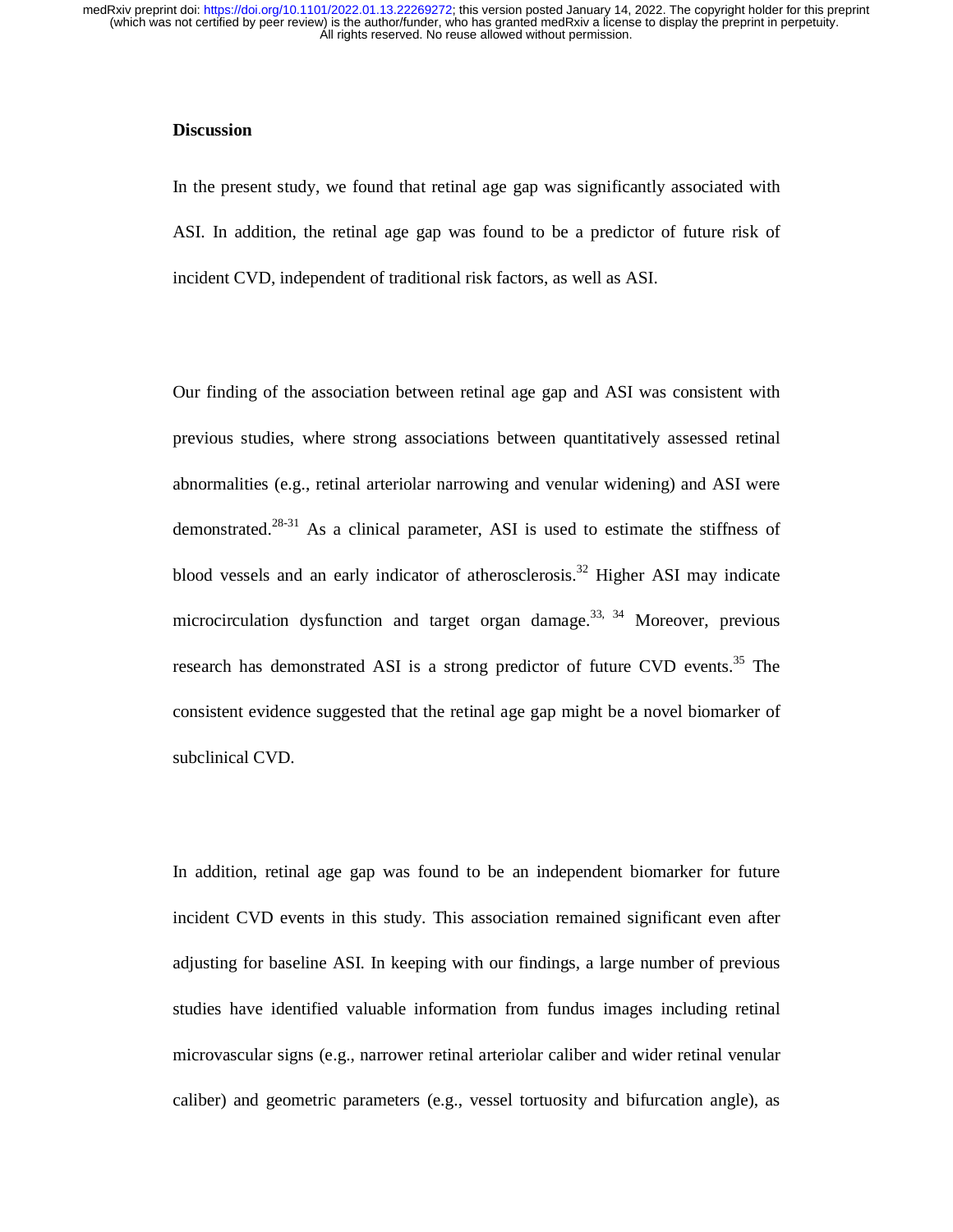> predictors for future CVD events and mortality.<sup>12, 14, 36-46</sup> Recently, with the advances in DL technologies, characteristics derived from retinal fundus images could be automatically extracted and learned with high efficiency for the prediction of CVD profiles and events.<sup>19-21</sup> Of note, the attention maps of our DL model<sup>22</sup> mainly highlighted the areas around the retinal vessels, suggesting that the vasculature and their surrounding areas were the key areas for identification of age. This spatial validation of the salience of the retinal vasculature in fundus photographs further enhances its role as a biomarker for the health of the systemic vasculature.

> The pathophysiological mechanisms underlying our finding that CVD profiles and future events could be predicted from retinal images warrant further investigation. The similarities and interplay between the vasculature of the eye and the heart are likely to be the fundamental contributors.<sup>47</sup> As one of the predominant risk factors, ageing might result in similar pathological changes in the vasculature of these two organs. Firstly, excessive oxidative stress, lipid accumulation, and chronic inflammation caused by ageing can consequently lead to endothelial dysfunction, which is a crucial process implicated in both the dysregulation of retinal blood flow and most CVD. $^{48,49}$  Secondly, various age-related comorbidities such as hypertension, diabetes, and atherosclerosis, were found to be risk factors of CVD while simultaneously associated with structural vascular changes in the retina.<sup>47, 50</sup>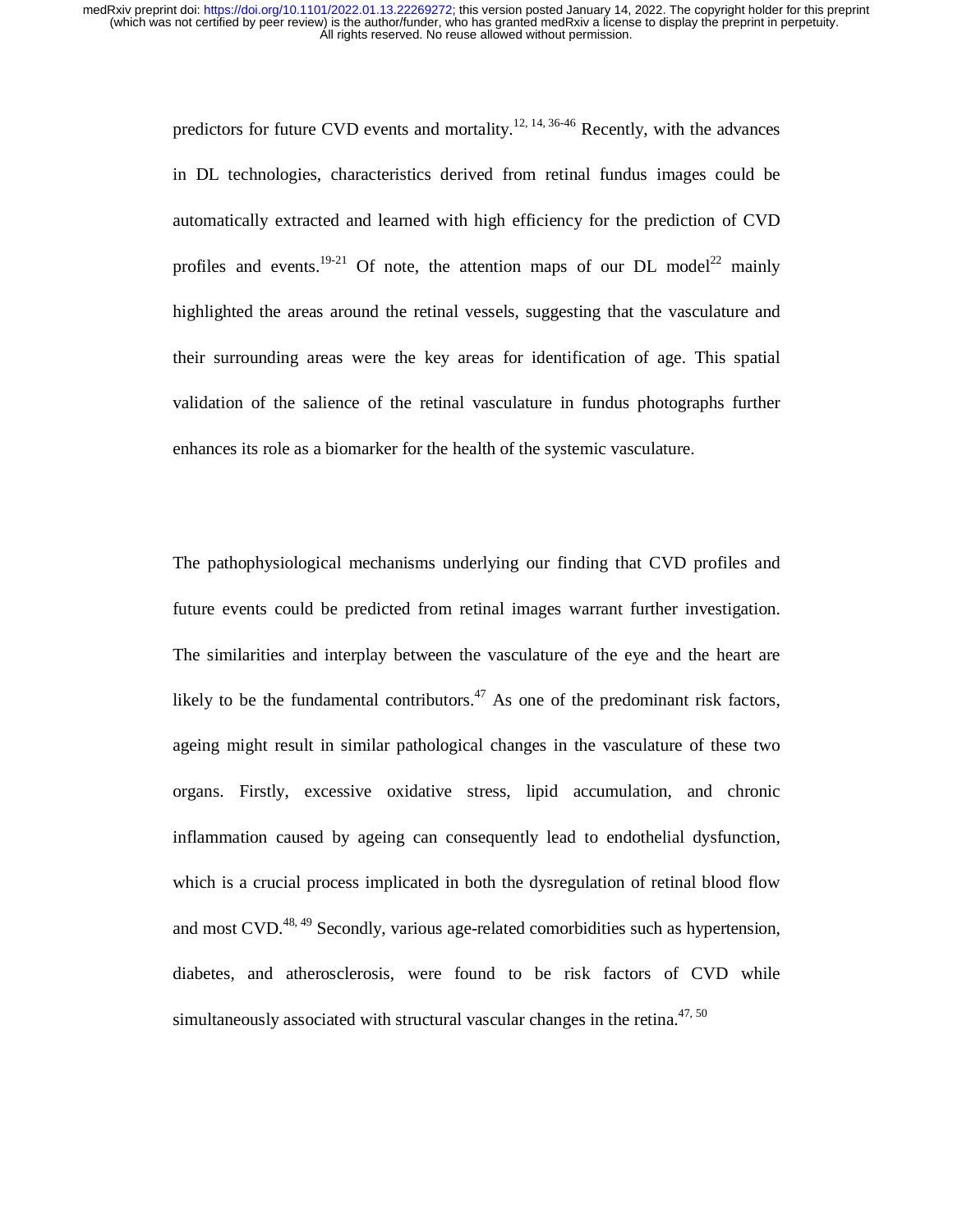> The current study found that retinal age gap may be a promising novel biomarker for future CVD risks with several important clinical implications. Screening for eye diseases through fundus photography is efficient, non-invasive and cost-effective, and recommended for diabetic patients as part of annual screening programmes.<sup>51</sup> The evaluation of retinal age gap by a DLA can be easily integrated into ocular screening programmes for the early detection and monitoring of CVD with enhanced cost-effectiveness. Moreover, with the rapid development of portable electronic devices, retinal age gap may in the future be derived from smartphone-based retinal cameras and used as a point of care assessment of CVD risk; naturally, the use of non-standardised image acquisition systems will require validation for its accuracy in future studies. Clinical application of retinal age gap may achieve an instant evaluation of systemic vasculature conditions and improve accessibility to CVD risk evaluation. It may also facilitate the early referral of patients with high CVD risk for prompt cardiology assessment and subsequent preventative interventions.

> The strengths of the current study include a large sample size, relatively long duration of follow-up, the standardized protocol used for capturing fundus images, and adjustment for a wide range of confounding variables. Some limitations also remain. Firstly, the retinal age gap was calculated based on fundus images captured at a specific time point. Dynamic changes in the ageing of the retina over time may be a better predictor for the future risk of CVD. Secondly, we could not exclude the possibility of residual confounding effects.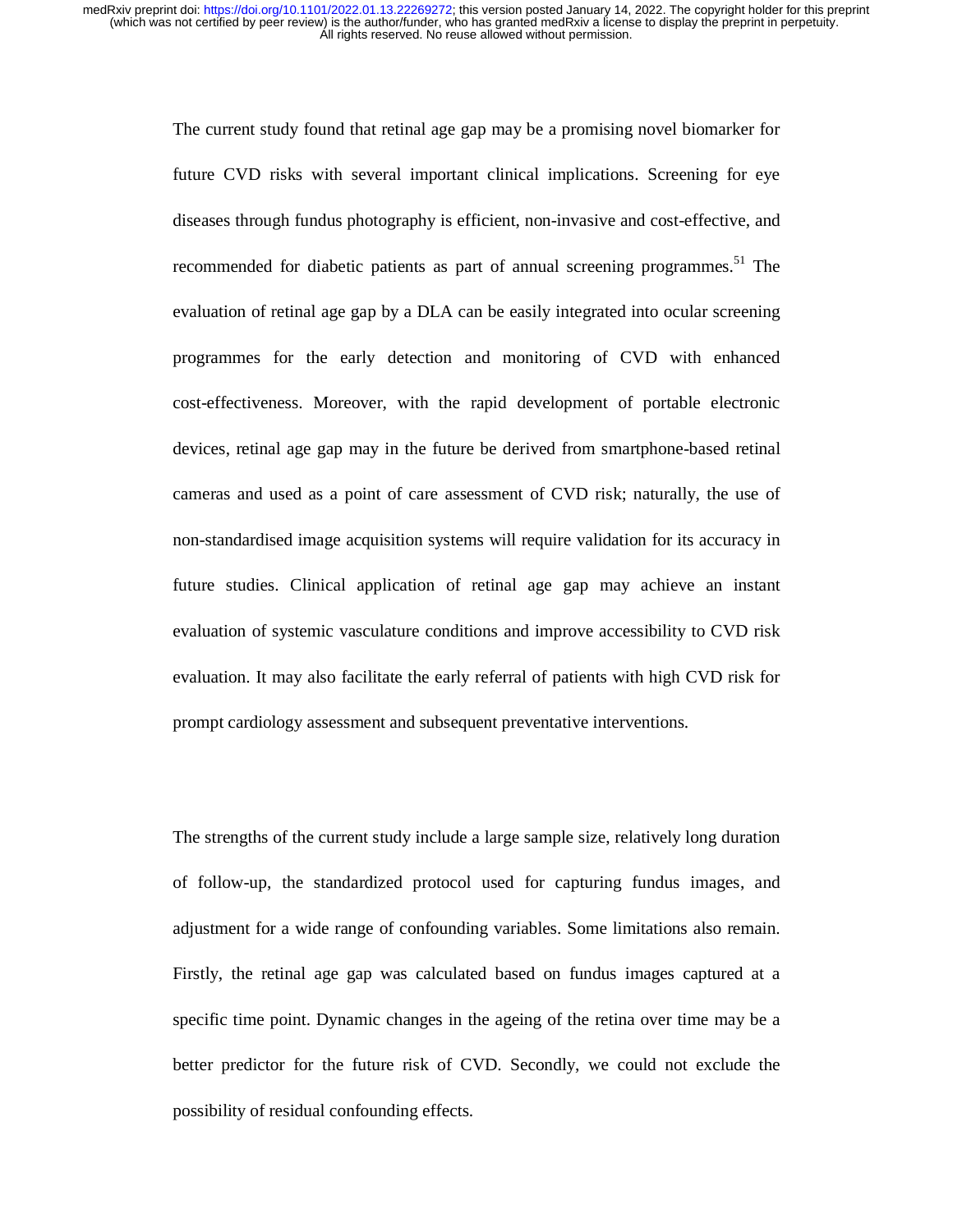# **Conclusion**

We found that retinal age gap generated by a DLA was positively associated with ASI and risk of future incident CVD. This study suggested that retinal age gap can be utilized as a novel biomarker for CVD risk evaluation, early detection and monitoring. Future studies are needed to validate our findings in different populations.

# **Contributors**

Study concept and design: Zhu ZT, Chen YF, Wang W, He MG, Yang XH.

Acquisition, analysis, or interpretation: All authors.

Drafting of the manuscript: Zhu ZT, Chen YF.

Critical revision of the manuscript for important intellectual content: Wang W, Hu

WY, Kiburg K, Zhu ZT, He MG, Yang XH.

Statistical analysis: Zhu ZT.

Obtained funding: He MG, Yang XH.

Administrative, technical, or material support: Zhu ZT, Wang W, He MG, Yang XH.

Study supervision: He MG, Yang XH, Yu HH.

### **Sources of Funding**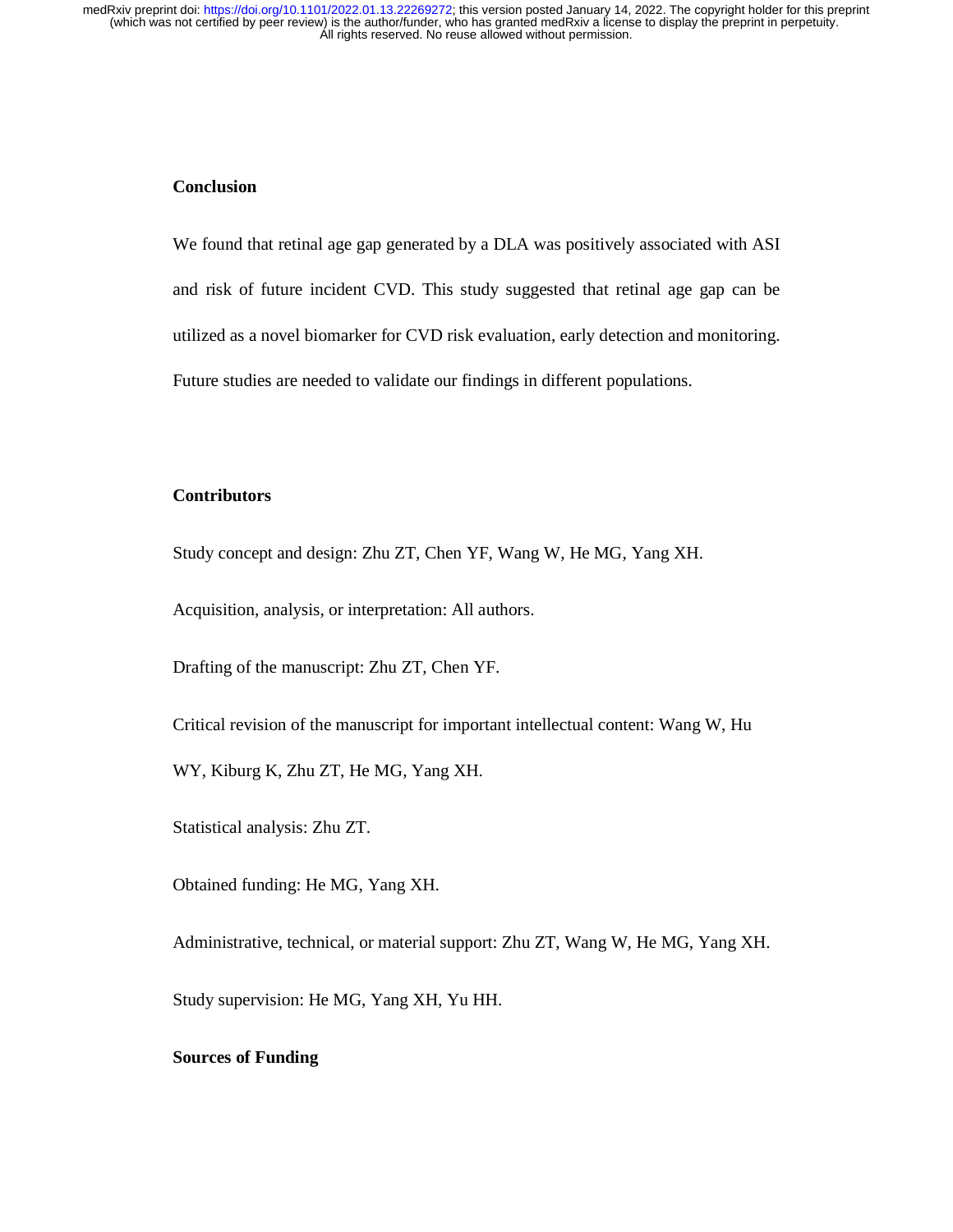> This present work was supported by the NHMRC Investigator Grant (APP1175405), Fundamental Research Funds of the State Key Laboratory of Ophthalmology, National Natural Science Foundation of China (82000901), Project of Investigation on Health Status of Employees in Financial Industry in Guangzhou, China (Z012014075), Science and Technology Program of Guangzhou, China (202002020049). Professor Mingguang He receives support from the University of Melbourne through its Research Accelerator Program and the CERA Foundation. The Centre for Eye Research Australia (CERA) receives Operational Infrastructure Support from the Victorian State Government.

#### **Disclosures**

We declare no competing interests.

#### **Acknowledgments**

This present work was supported by the NHMRC Investigator Grant (APP1175405), Fundamental Research Funds of the State Key Laboratory of Ophthalmology, National Natural Science Foundation of China (82000901, 82101173), Project of Investigation on Health Status of Employees in Financial Industry in Guangzhou, China (Z012014075), Science and Technology Program of Guangzhou, China (202002020049), Research Foundation of Medical Science and Technology of Guangdong Province (B2021237). Professor Mingguang He receives support from the University of Melbourne through its Research Accelerator Program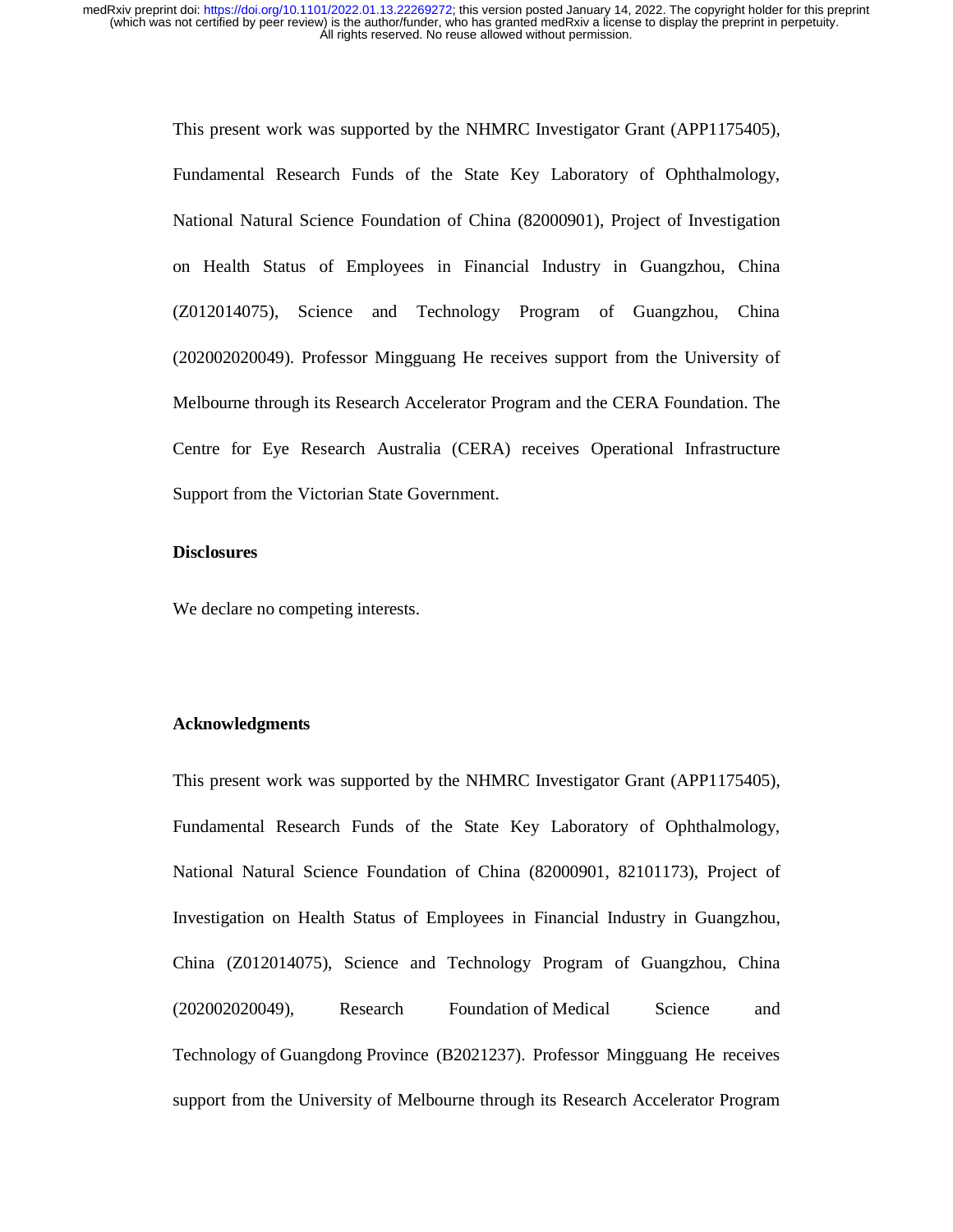and the CERA Foundation. The Centre for Eye Research Australia (CERA) receives Operational Infrastructure Support from the Victorian State Government.

# **References**

1. Mortality GBD, Causes of Death C. Global, regional, and national life expectancy, all-cause mortality, and cause-specific mortality for 249 causes of death, 1980-2015: a systematic analysis for the Global Burden of Disease Study 2015. Lancet 2016;388:1459-1544.

2. Joseph P, Leong D, McKee M, et al. Reducing the Global Burden of Cardiovascular Disease, Part 1: The Epidemiology and Risk Factors. Circ Res 2017;121:677-694.

3. Leong DP, Joseph PG, McKee M, et al. Reducing the Global Burden of Cardiovascular Disease, Part 2: Prevention and Treatment of Cardiovascular Disease. Circ Res 2017;121:695-710.

4. Wilson PW, D'Agostino RB, Levy D, Belanger AM, Silbershatz H, Kannel WB. Prediction of coronary heart disease using risk factor categories. Circulation 1998;97:1837-1847.

5. Conroy RM, Pyorala K, Fitzgerald AP, et al. Estimation of ten-year risk of fatal cardiovascular disease in Europe: the SCORE project. Eur Heart J 2003;24:987-1003.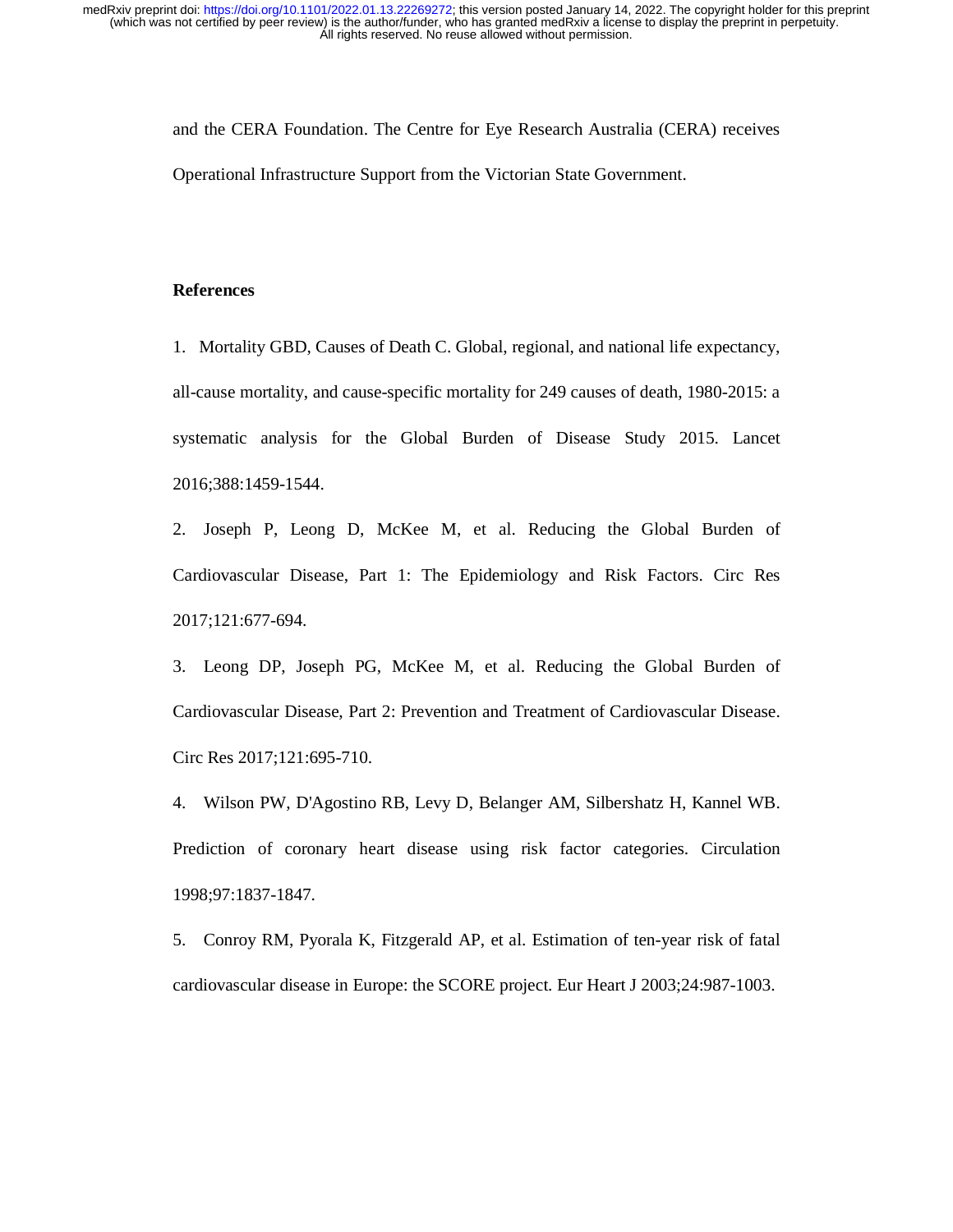> 6. Hippisley-Cox J, Coupland C, Vinogradova Y, Robson J, May M, Brindle P. Derivation and validation of QRISK, a new cardiovascular disease risk score for the United Kingdom: prospective open cohort study. BMJ 2007;335:136.

> 7. Graham I, Atar D, Borch-Johnsen K, et al. European guidelines on cardiovascular disease prevention in clinical practice: executive summary: Fourth Joint Task Force of the European Society of Cardiology and Other Societies on Cardiovascular Disease Prevention in Clinical Practice (Constituted by representatives of nine societies and by invited experts). Eur Heart J 2007;28:2375-2414.

> 8. Hira RS, Kennedy K, Nambi V, et al. Frequency and practice-level variation in inappropriate aspirin use for the primary prevention of cardiovascular disease: insights from the National Cardiovascular Disease Registry's Practice Innovation and Clinical Excellence registry. J Am Coll Cardiol 2015;65:111-121.

> 9. Brindle P, Emberson J, Lampe F, et al. Predictive accuracy of the Framingham coronary risk score in British men: prospective cohort study. BMJ 2003;327:1267.

> 10. Gonzalez I, Pascual JC, Corona D, Hispan P, Betlloch I. European Heart Systemic Coronary Risk Evaluation may underestimate cardiovascular risk after assessing cardiovascular disease with carotid ultrasound in hidradenitis suppurativa. Br J Dermatol 2018;178:e22-e23.

> 11. Ho H, Cheung CY, Sabanayagam C, et al. Retinopathy Signs Improved Prediction and Reclassification of Cardiovascular Disease Risk in Diabetes: A prospective cohort study. Sci Rep 2017;7:41492.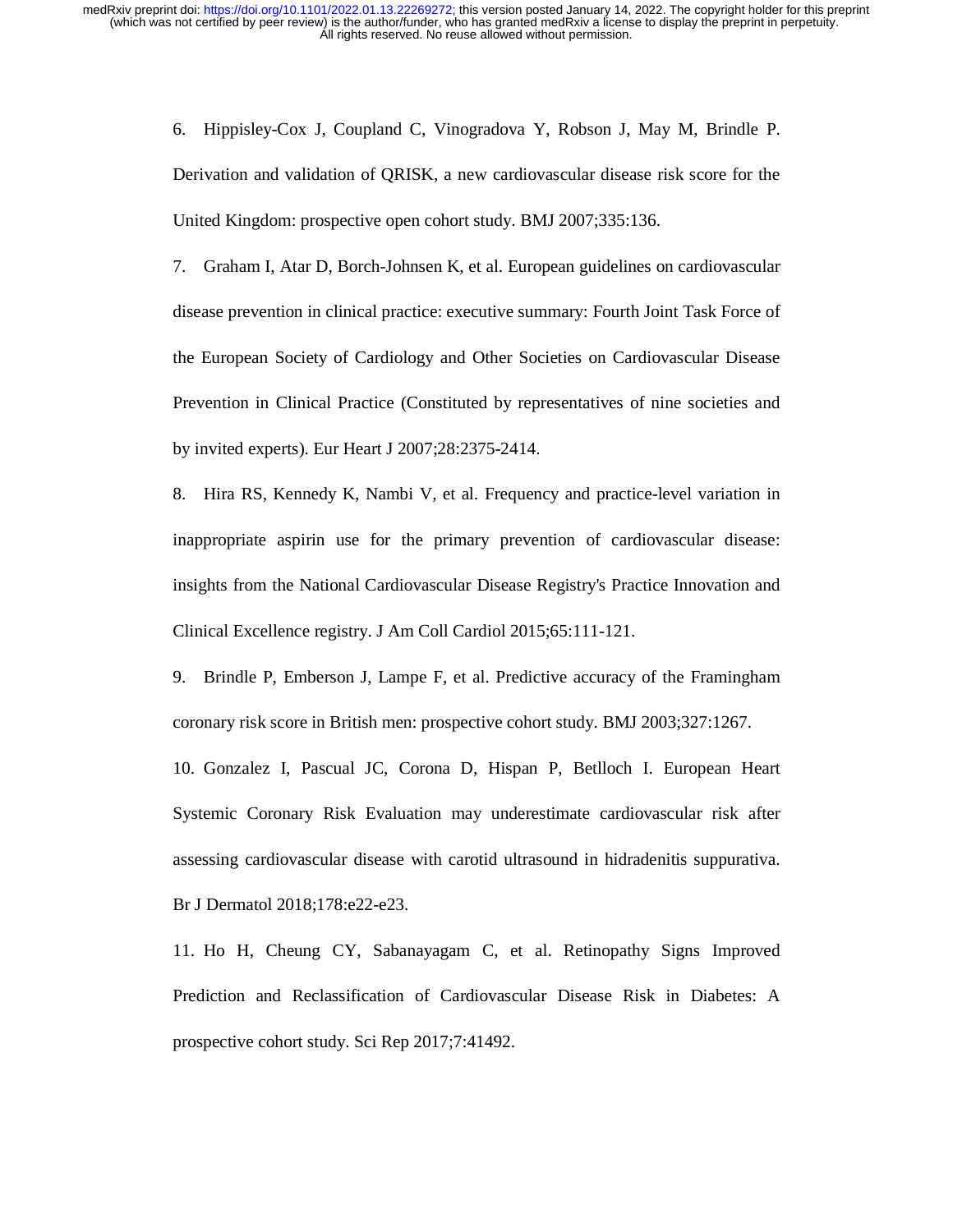12. Liew G, Wang JJ, Mitchell P, Wong TY. Retinal vascular imaging: a new tool in microvascular disease research. Circ Cardiovasc Imaging 2008;1:156-161.

13. Ting, D. S. W., Peng, L., Varadarajan, A. V. & Liu, T. Y. A. Novel Retinal Imaging in Assessment of Cardiovascular Risk Factors and Systemic Vascular Diseases. in Frontiers in Diabetes (eds. Sabanayagam, C. & Wong, T. Y.) vol. 27 106–118 (S. Karger AG, 2019).

14. McGeechan K, Liew G, Macaskill P, et al. Meta-analysis: retinal vessel caliber and risk for coronary heart disease. Ann Intern Med 2009;151:404-413.

15. Ding J, Wai KL, McGeechan K, et al. Retinal vascular caliber and the development of hypertension: a meta-analysis of individual participant data. J Hypertens 2014;32:207-215.

16. Wong TY, Islam FM, Klein R, et al. Retinal vascular caliber, cardiovascular risk factors, and inflammation: the multi-ethnic study of atherosclerosis (MESA). Invest Ophthalmol Vis Sci 2006;47:2341-2350.

17. Guo S, Yin S, Tse G, Li G, Su L, Liu T. Association Between Caliber of Retinal Vessels and Cardiovascular Disease: a Systematic Review and Meta-Analysis. Curr Atheroscler Rep 2020;22:16.

18. Cheung CY, Xu D, Cheng CY, et al. A deep-learning system for the assessment of cardiovascular disease risk via the measurement of retinal-vessel calibre. Nat Biomed Eng 2021;5:498-508.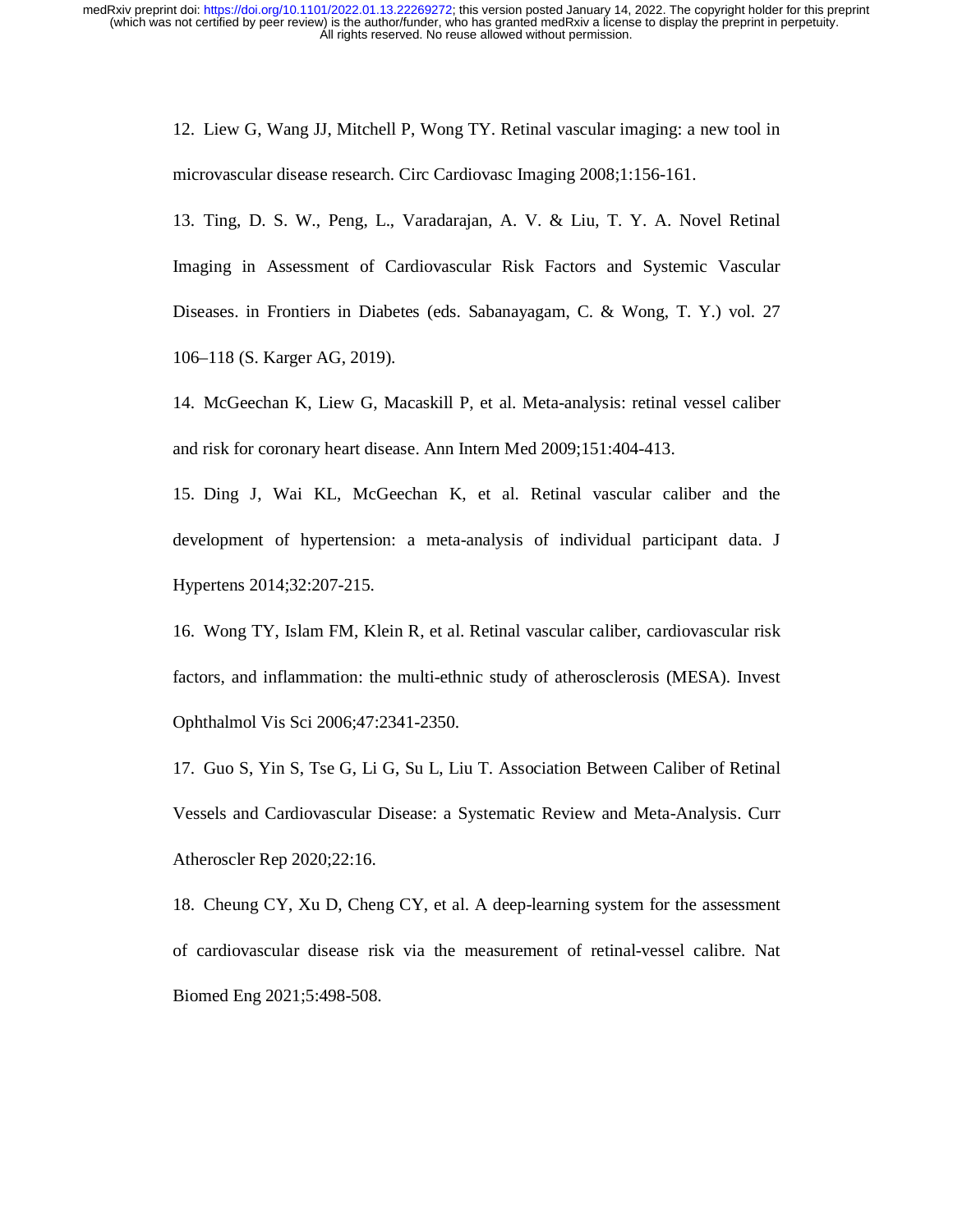19. Poplin R, Varadarajan AV, Blumer K, et al. Prediction of cardiovascular risk factors from retinal fundus photographs via deep learning. Nat Biomed Eng 2018;2:158-164.

20. Ting DSW, Wong TY. Eyeing cardiovascular risk factors. Nat Biomed Eng 2018;2:140-141.

21. Chang J, Ko A, Park SM, et al. Association of Cardiovascular Mortality and Deep Learning-Funduscopic Atherosclerosis Score derived from Retinal Fundus Images. Am J Ophthalmol 2020;217:121-130.

22. Zhu, Z. et al. Retinal Age as a Predictive Biomarker for Mortality Risk. medRxiv 2020.12.24.20248817 (2020) doi:10.1101/2020.12.24.20248817.

23. Savji N, Rockman CB, Skolnick AH, et al. Association between advanced age and vascular disease in different arterial territories: a population database of over 3.6 million subjects. J Am Coll Cardiol 2013;61:1736-1743.

24. Driver JA, Djousse L, Logroscino G, Gaziano JM, Kurth T. Incidence of cardiovascular disease and cancer in advanced age: prospective cohort study. BMJ 2008;337:a2467.

25. Said MA, Eppinga RN, Lipsic E, Verweij N, van der Harst P. Relationship of Arterial Stiffness Index and Pulse Pressure With Cardiovascular Disease and Mortality. J Am Heart Assoc 2018;7.

26. Sudlow C, Gallacher J, Allen N, et al. UK biobank: an open access resource for identifying the causes of a wide range of complex diseases of middle and old age. PLoS Med 2015;12:e1001779.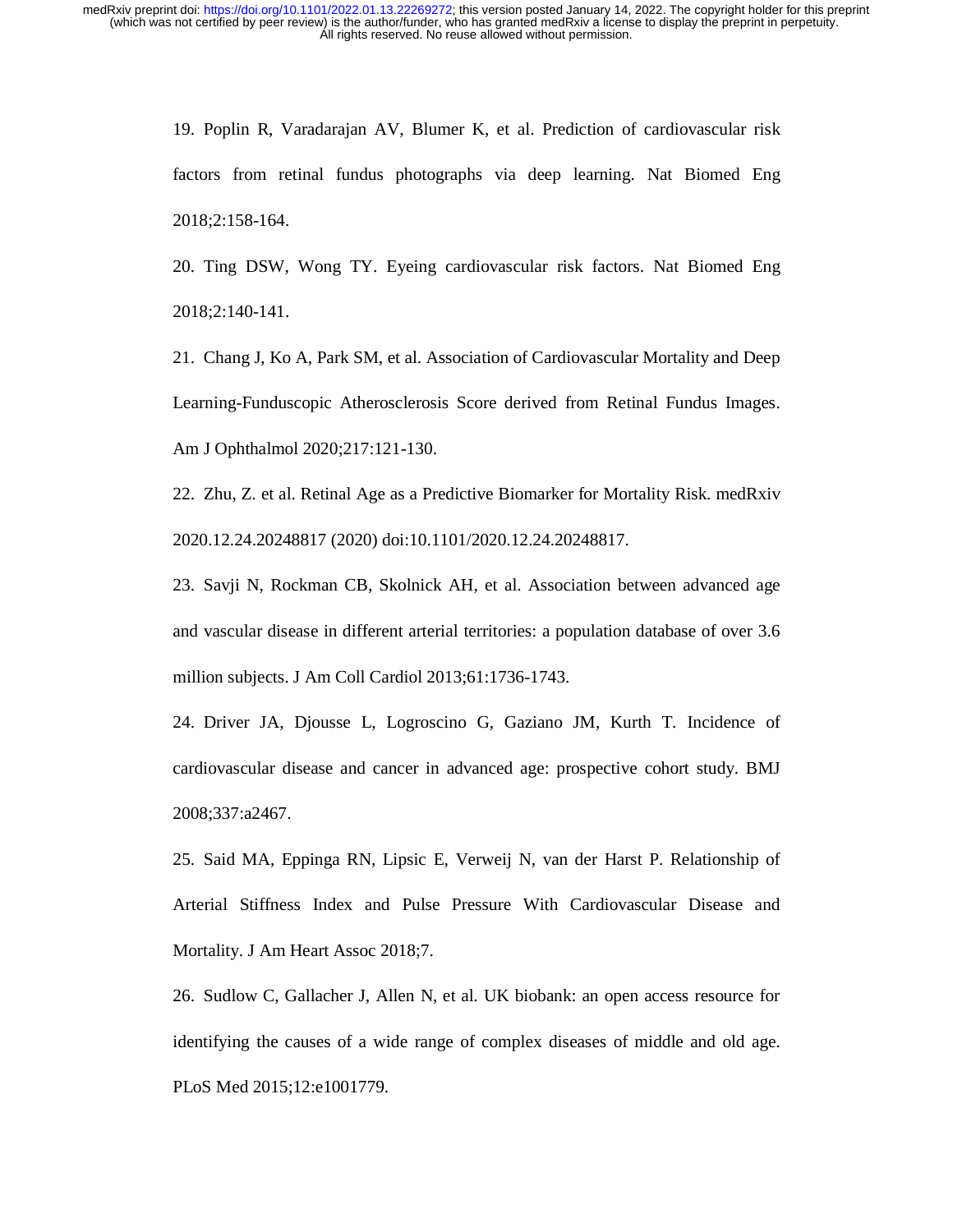27. Evaluation of Retinal Image Quality Assessment Networks in Different Color-Spaces.

28. Triantafyllou A, Anyfanti P, Gavriilaki E, et al. Association between retinal vessel caliber and arterial stiffness in a population comprised of normotensive to early-stage hypertensive individuals. Am J Hypertens 2014;27:1472-1478.

29. Tapp RJ, Owen CG, Barman SA, et al. Associations of Retinal Microvascular Diameters and Tortuosity With Blood Pressure and Arterial Stiffness: United Kingdom Biobank. Hypertension 2019;74:1383-1390.

30. Liao D, Wong TY, Klein R, Jones D, Hubbard L, Sharrett AR. Relationship between carotid artery stiffness and retinal arteriolar narrowing in healthy middle-aged persons. Stroke 2004;35:837-842.

31. Meyer ML, Klein BE, Klein R, et al. Central arterial stiffness and retinal vessel calibers: the Atherosclerosis Risk in Communities Study-Neurocognitive Study. J Hypertens 2020;38:266-273.

32. Laurent S, Cockcroft J, Van Bortel L, et al. Expert consensus document on arterial stiffness: methodological issues and clinical applications. Eur Heart J 2006;27:2588-2605.

33. Vasan RS, Short MI, Niiranen TJ, et al. Interrelations Between Arterial Stiffness, Target Organ Damage, and Cardiovascular Disease Outcomes. J Am Heart Assoc 2019;8:e012141.

34. Tsao CW, Himali JJ, Beiser AS, et al. Association of arterial stiffness with progression of subclinical brain and cognitive disease. Neurology 2016;86:619-626.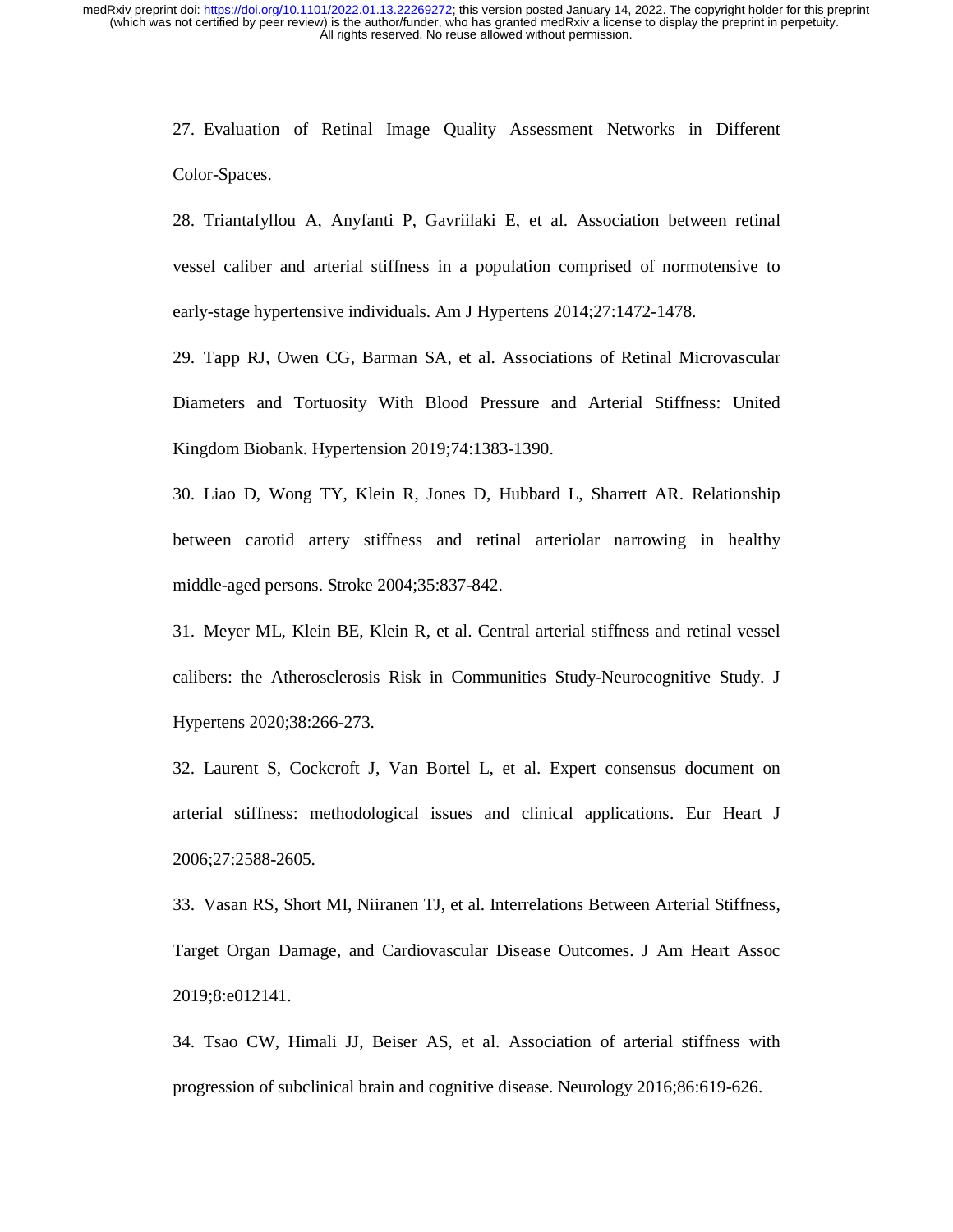> 35. Vlachopoulos C, Aznaouridis K, Stefanadis C. Prediction of cardiovascular events and all-cause mortality with arterial stiffness: a systematic review and meta-analysis. J Am Coll Cardiol 2010;55:1318-1327.

36. Wong TY, Mitchell P. The eye in hypertension. Lancet 2007;369:425-435.

37. Wong TY, Mitchell P. Hypertensive retinopathy. N Engl J Med 2004;351:2310-2317.

38. Nguyen TT, Wong TY. Retinal vascular manifestations of metabolic disorders. Trends Endocrinol Metab 2006;17:262-268.

39. Grunwald JE, Ying GS, Maguire M, et al. Association between retinopathy and cardiovascular disease in patients with chronic kidney disease (from the Chronic Renal Insufficiency Cohort [CRIC] Study). Am J Cardiol 2012;110:246-253.

40. Duncan BB, Wong TY, Tyroler HA, Davis CE, Fuchs FD. Hypertensive retinopathy and incident coronary heart disease in high risk men. Br J Ophthalmol 2002;86:1002-1006.

41. Lam A, Bunya VY, Piltz-Seymour JR. Cardiovascular risk factors and events in glaucoma patients with peripapillary focal arteriolar narrowing. Acta Ophthalmol Scand 2006;84:69-73.

42. Wong TY, Klein R, Nieto FJ, et al. Retinal microvascular abnormalities and 10-year cardiovascular mortality: a population-based case-control study. Ophthalmology 2003;110:933-940.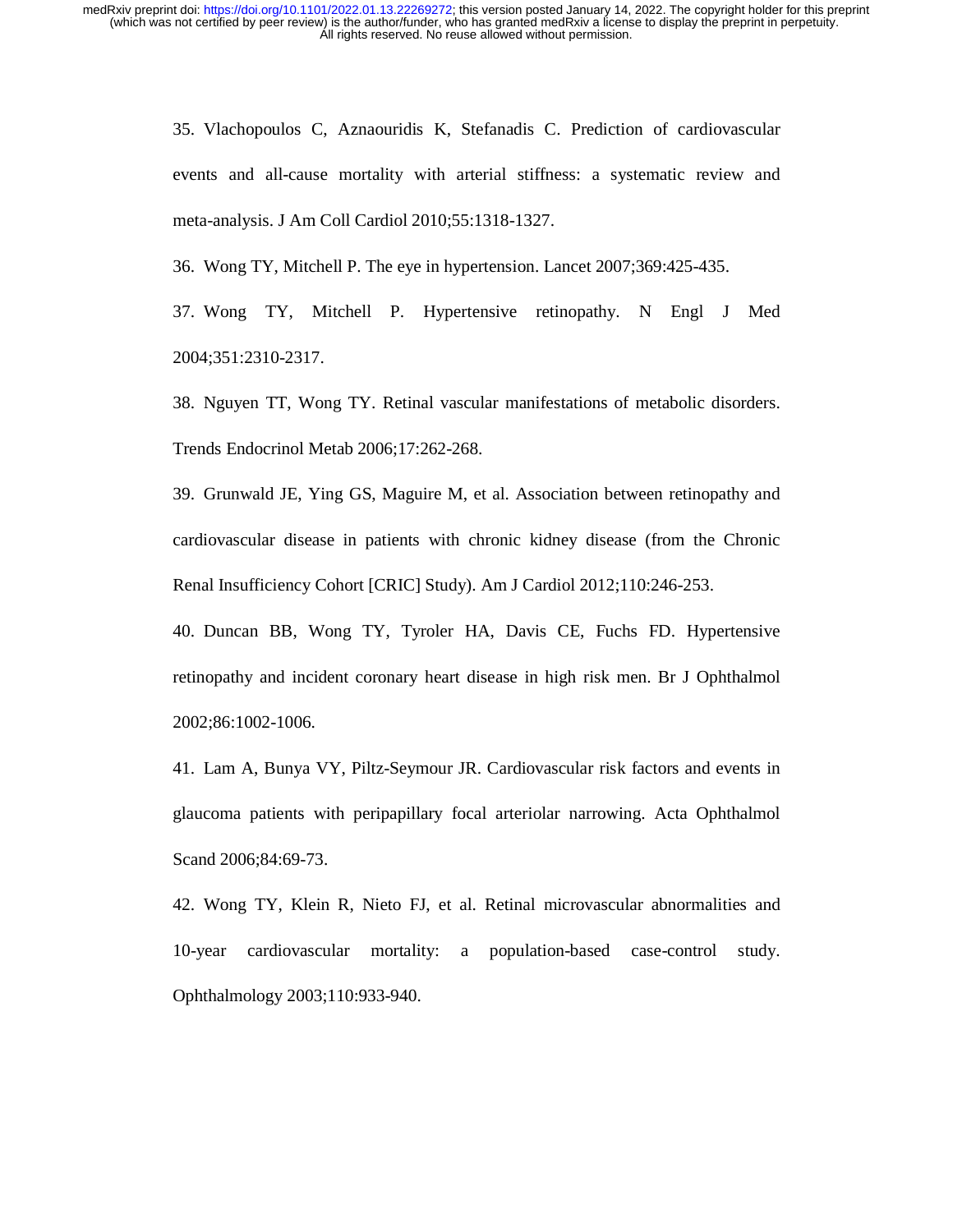> 43. Witt N, Wong TY, Hughes AD, et al. Abnormalities of retinal microvascular structure and risk of mortality from ischemic heart disease and stroke. Hypertension 2006;47:975-981.

> 44. Patton N, Aslam TM, MacGillivray T, et al. Retinal image analysis: concepts, applications and potential. Prog Retin Eye Res 2006;25:99-127.

> 45. Allon R, Aronov M, Belkin M, Maor E, Shechter M, Fabian ID. Retinal Microvascular Signs as Screening and Prognostic Factors for Cardiac Disease: A Systematic Review of Current Evidence. Am J Med 2021;134:36-47 e37.

> 46. Liew G, Mitchell P, Rochtchina E, et al. Fractal analysis of retinal microvasculature and coronary heart disease mortality. Eur Heart J 2011;32:422-429.

> 47. Flammer J, Konieczka K, Bruno RM, Virdis A, Flammer AJ, Taddei S. The eye and the heart. Eur Heart J 2013;34:1270-1278.

> 48. El Assar M, Angulo J, Rodriguez-Manas L. Oxidative stress and vascular inflammation in aging. Free Radic Biol Med 2013;65:380-401.

> 49. Tesauro M, Mauriello A, Rovella V, et al. Arterial ageing: from endothelial dysfunction to vascular calcification. J Intern Med 2017;281:471-482.

> 50. Monteiro-Henriques I, Rocha-Sousa A, Barbosa-Breda J. Optical coherence tomography angiography changes in cardiovascular systemic diseases and risk factors: A Review. Acta Ophthalmol 2021.

> 51. Scanlon PH. The English National Screening Programme for diabetic retinopathy 2003-2016. Acta Diabetol 2017;54:515-525.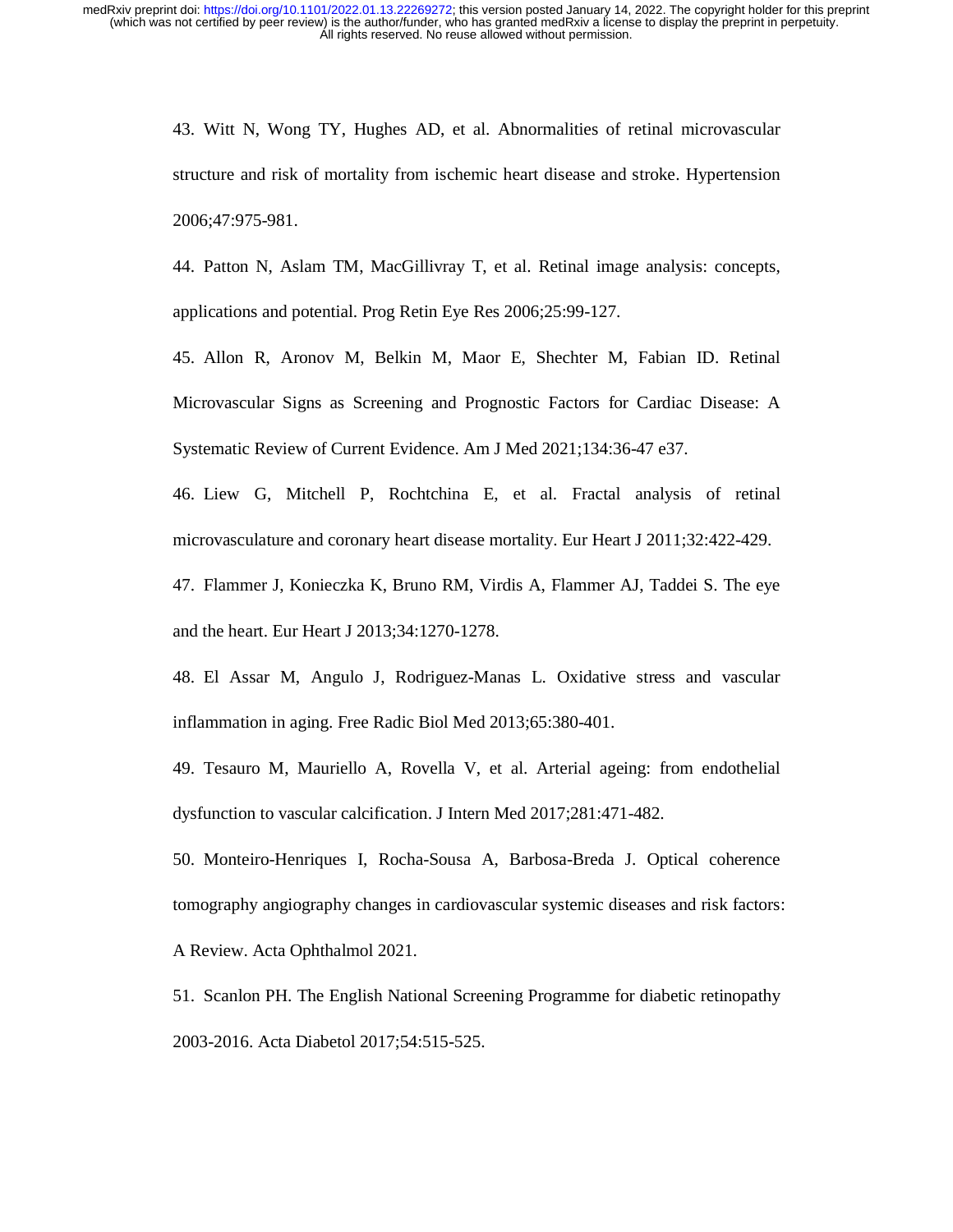# **Figure Legends:**

# **Figure 1: Non-linear association between retinal age gap and incident CVD.**

**Figure legend:** Restricted cubic spline analyses were performed to assess the association between retinal age gap and incident CVD allowing non-linearity. Five knots were placed at equal intervals across the distribution of the retinal age gap. Retinal age gap of zero years was used as the reference. Overall association between retinal age gap was observed ( $P_{overall}$  < 0.001). A J-shaped curve was observed for the association between retinal age gap and incident CVD, where the association was significant only when retinal age gap exceeded 1.21 years.

### **Tables**

Table 1. Baseline Characteristics of Study Participants Stratified by Quartiles of Retinal Age Gap

| <b>Baseline</b>        |                 | <b>Retinal Age Gap</b> |                |                       |                |         |  |
|------------------------|-----------------|------------------------|----------------|-----------------------|----------------|---------|--|
| <b>Characteristics</b> | <b>Total</b>    | Q1                     | Q <sub>2</sub> | Q3                    | Q <sub>4</sub> | P value |  |
| N                      | 35541           | 8886                   | 8885           | 8885                  | 8885           |         |  |
| Age, mean (SD)         | 56.8(8.04)      | 63.2(4.80)             | 59.3(6.42)     | 54.7(7.34)            | 49.9(6.43)     | < 0.001 |  |
| Gender, $n$ $(\%)$     |                 |                        |                |                       |                |         |  |
| Male                   | 15782(44<br>.4) | 4362(49.1)             | 3934(44.3)     | 3784(42.6)            | 3702(41.7)     | < 0.001 |  |
| Female                 | 19759(55<br>.6) | 4524(50.9)             |                | 4951(55.7) 5101(57.4) | 5183(58.3)     |         |  |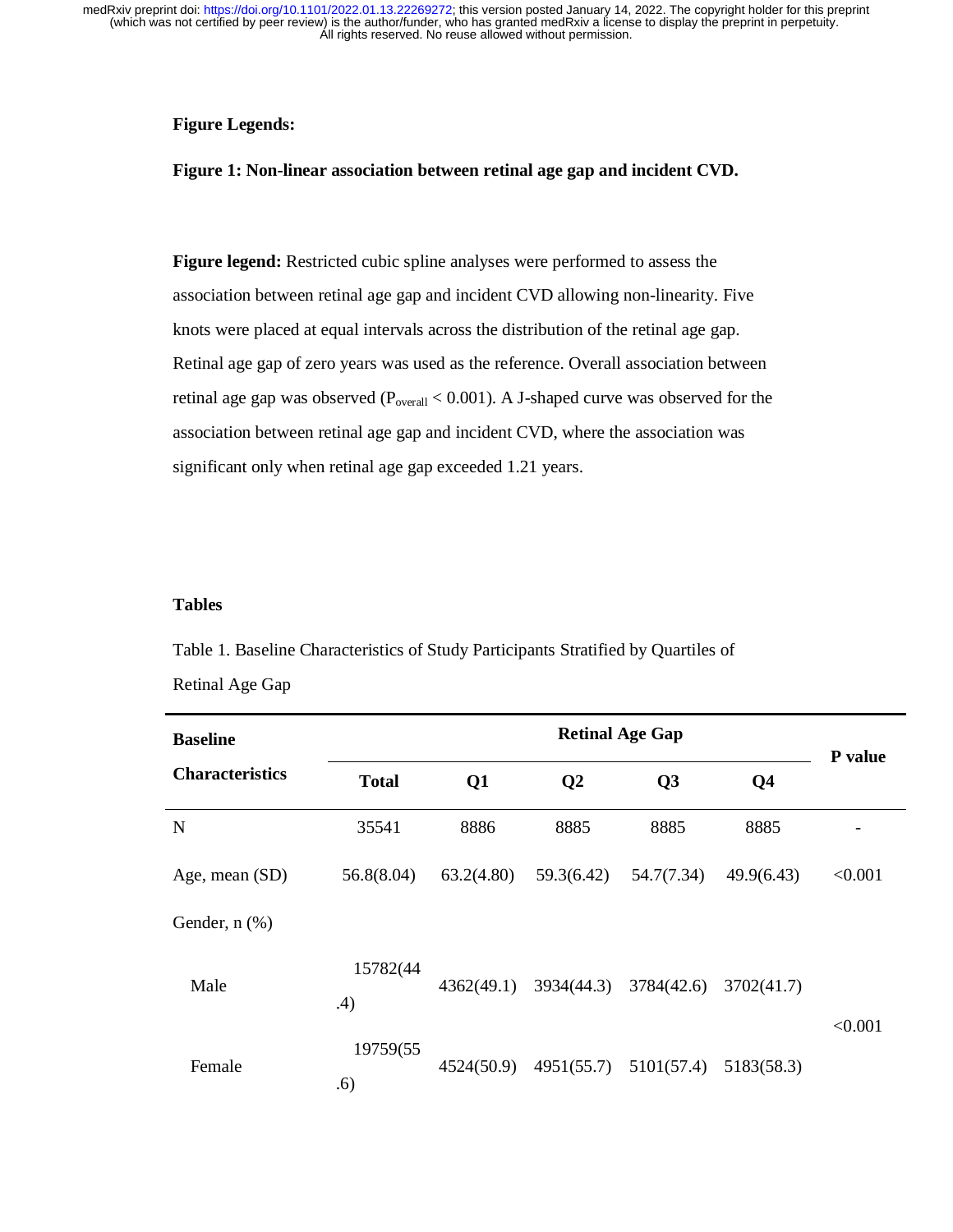| Ethnicity, n (%)                                 |                 |            |                                  |                                  |               |         |  |
|--------------------------------------------------|-----------------|------------|----------------------------------|----------------------------------|---------------|---------|--|
| White                                            | 33143(93<br>.3) | 8393(94.5) |                                  | 8343(93.9) 8253(92.7)            | 8172(92.0)    | < 0.001 |  |
| Non-white                                        | 2398(6.7<br>5)  | 493(5.55)  | 542(6.10)                        | 650(7.32)                        | 713(8.02)     |         |  |
| Townsend index,<br>mean (SD)                     | $-1.09(2.96)$   |            | $-1.45(2.79)$ $-1.22(2.88)$      | $-0.99(3.02)$                    | $-0.70(3.08)$ | < 0.001 |  |
| Attainable education, n (%)                      |                 |            |                                  |                                  |               |         |  |
| College/university<br>or above                   | 12339(34<br>.7) | 2700(30.4) |                                  | 2946(33.2) 3153(35.5) 3540(39.8) |               |         |  |
| <b>Below</b><br>college/university .3)           | 23202(65        | 6186(69.6) | 5939(66.8)                       | 5732(64.5)                       | 5345(60.2)    | < 0.001 |  |
| Smoking status, n (%)                            |                 |            |                                  |                                  |               |         |  |
| Never                                            | 19603(55<br>.4) | 4821(54.6) | 4817(54.5)                       | 4829(54.6) 5136(58.1)            |               |         |  |
| Former/current                                   | 15761(44<br>.6) | 4013(45.4) | 4028(45.5)                       | 4015(45.4)                       | 3705(41.9)    | < 0.001 |  |
| Drinking status, n (%)                           |                 |            |                                  |                                  |               |         |  |
| Never                                            | 1570(4.4)<br>3) | 440(4.96)  | 353(3.98)                        | 391(4.42)                        | 386(4.36)     |         |  |
| Former/current                                   | 33865(95<br>.6) |            | 8425(95.0) 8517(96.0) 8465(95.6) |                                  | 8458(95.6)    | 0.016   |  |
| Meeting physical education recommendation, n (%) |                 |            |                                  |                                  |               |         |  |
| N <sub>0</sub>                                   | 5257(18.        | 1117(15.6) | 1268(17.5)                       | 1368(18.8)                       | 1504(20.2)    | < 0.001 |  |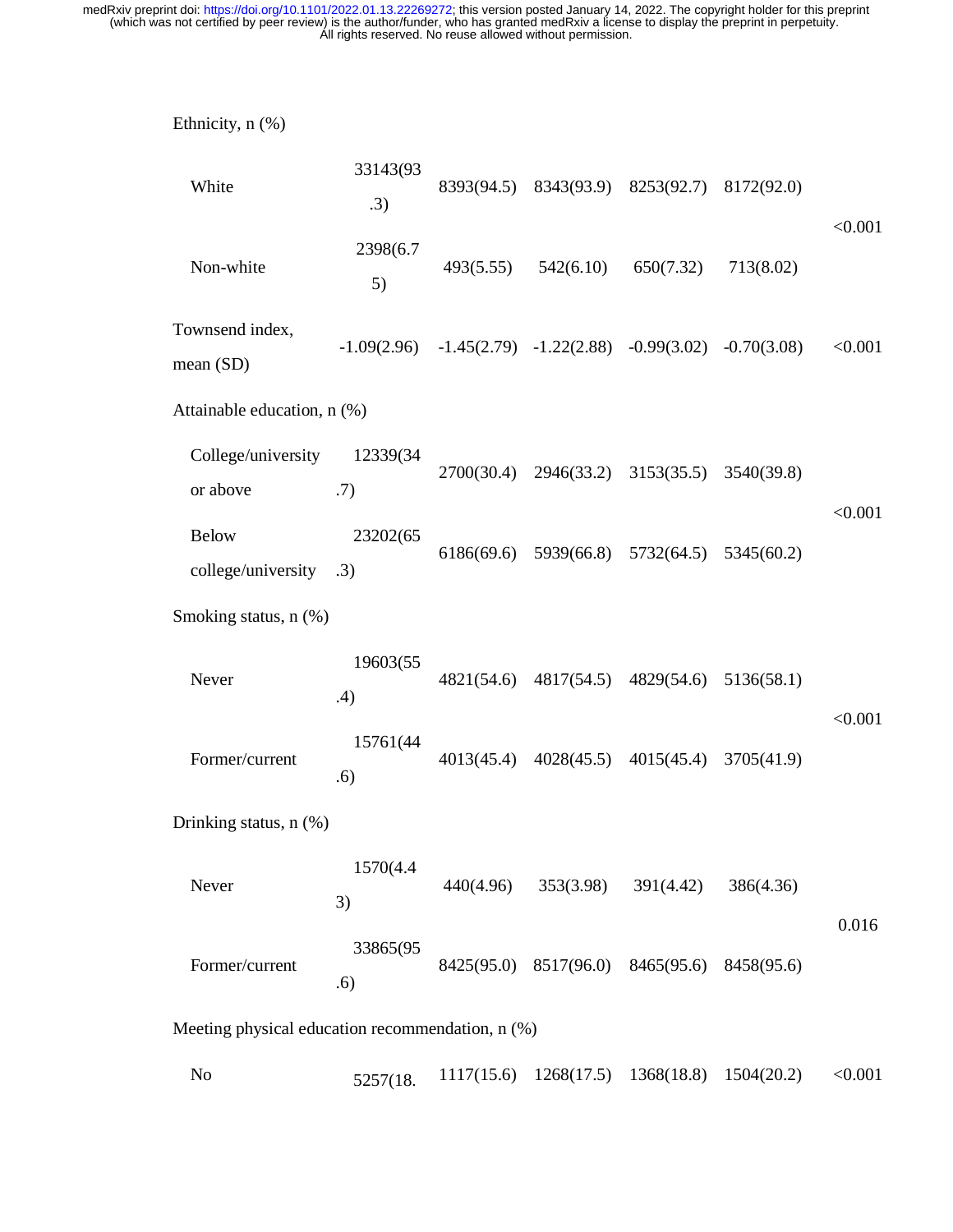|                                           | 1)              |            |           |                                             |            |         |  |
|-------------------------------------------|-----------------|------------|-----------|---------------------------------------------|------------|---------|--|
| Yes                                       | 23843(81<br>.9) |            |           | 6039(84.4) 5977(82.5) 5901(81.2) 5926(79.8) |            |         |  |
| Heath status, $n$ $(\%)$                  |                 |            |           |                                             |            |         |  |
| Excellent/good                            | 24579(69<br>.5) |            |           | $6402(72.3)$ $6245(70.5)$ $6091(69.0)$      | 5841(66.3) | < 0.001 |  |
| Fair/poor                                 | 10768(30<br>.5) |            |           | 2449(27.7) 2609(29.5) 2739(31.0)            | 2971(33.7) |         |  |
| History of cardiovascular diseases, n (%) |                 |            |           |                                             |            |         |  |
| N <sub>o</sub>                            | 33463(96<br>.0) | 8142(94.1) |           | 8333(95.8) 8433(96.4)                       | 8555(97.5) | < 0.001 |  |
| Yes                                       | 1408(4.0<br>4)  | 512(5.92)  | 363(4.17) | 314(3.59)                                   | 219(2.50)  |         |  |
| Metabolic syndrome, n (%)                 |                 |            |           |                                             |            |         |  |
| N <sub>o</sub>                            | 27668(77<br>.9) | 6789(76.4) |           | 6860(77.2) 6947(78.2)                       | 7072(79.6) | < 0.001 |  |
| Yes                                       | 7873(22.<br>1)  | 2097(23.6) |           | 2025(22.8) 1938(21.8) 1813(20.4)            |            |         |  |

 $SD = standard deviation$ ;  $Q = quartile$ 

<sup>a</sup> Analysis of variance test

**b** Chi-squared test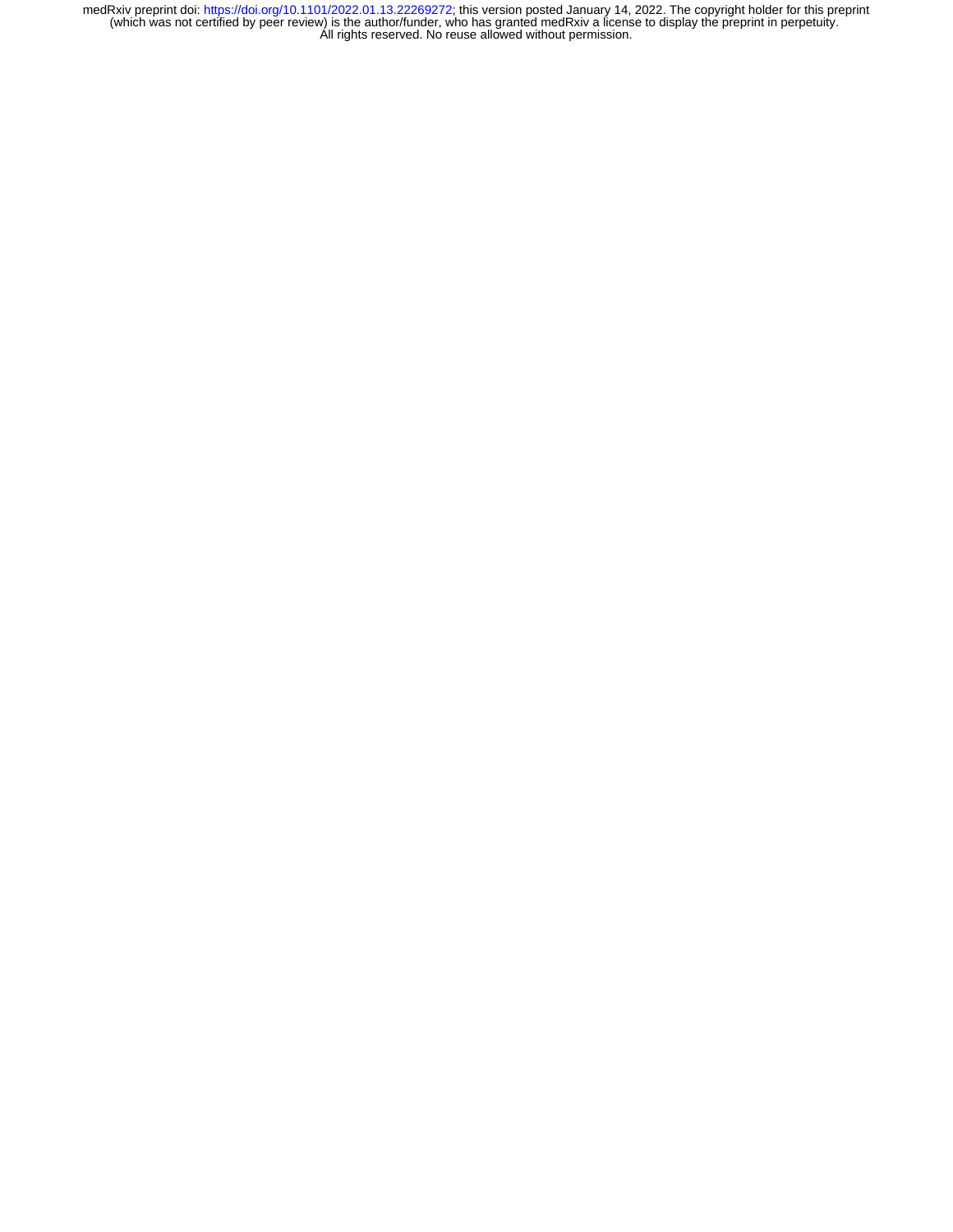# Table 2. β Coefficients and Odds Ratio (OR) for the Association between Retinal Age Gap and Arterial Stiffness Index

 $\overline{\phantom{0}}$ 

| <b>Retinal Age</b>           | <b>Linear Regression</b>                    |           | <b>Logistic regression</b> |           |  |  |  |  |
|------------------------------|---------------------------------------------|-----------|----------------------------|-----------|--|--|--|--|
| Gap                          | $\beta$ Coefficients<br>$(95\% \text{ CI})$ | P value   | OR (95% CI)                | P value   |  |  |  |  |
| Model I <sup>a</sup>         |                                             |           |                            |           |  |  |  |  |
| Retinal age                  |                                             |           |                            |           |  |  |  |  |
| gap, per one                 | 0.002(0.001, 0.002)                         | < 0.001   | 1.012(1.01, 1.02)          | < 0.001   |  |  |  |  |
| age (yrs)                    |                                             |           |                            |           |  |  |  |  |
| Quartiles of retinal age gap |                                             |           |                            |           |  |  |  |  |
| Q1                           | Reference                                   | Reference | Reference                  | Reference |  |  |  |  |
| Q2                           | 0.013(0.003,0.0                             | 0.008     | 1.08(1.01, 1.15)           | 0.016     |  |  |  |  |
|                              | 22)                                         |           |                            |           |  |  |  |  |
| Q <sub>3</sub>               | 0.021(0.010, 0.0                            | < 0.001   | 1.16(1.08, 1.24)           | < 0.001   |  |  |  |  |
|                              | 31)                                         |           |                            |           |  |  |  |  |
| Q4                           | 0.018(0.006, 0.0                            | 0.002     | 1.15(1.07, 1.24)           | < 0.001   |  |  |  |  |
|                              | 29)                                         |           |                            |           |  |  |  |  |
| Model II <sup>b</sup>        |                                             |           |                            |           |  |  |  |  |
| Retinal age                  |                                             |           |                            |           |  |  |  |  |
| gap, per one                 | 0.002(0.001, 0.003)                         | 0.001     | 1.01(1.01, 1.02)           | < 0.001   |  |  |  |  |
| age (yrs)                    |                                             |           |                            |           |  |  |  |  |
| Quartiles of retinal age gap |                                             |           |                            |           |  |  |  |  |
| Q1                           | Reference                                   | Reference | Reference                  | Reference |  |  |  |  |
| Q2                           | 0.013(0.002, 0.0                            | 0.018     | 1.07(1.00, 1.15)           | 0.050     |  |  |  |  |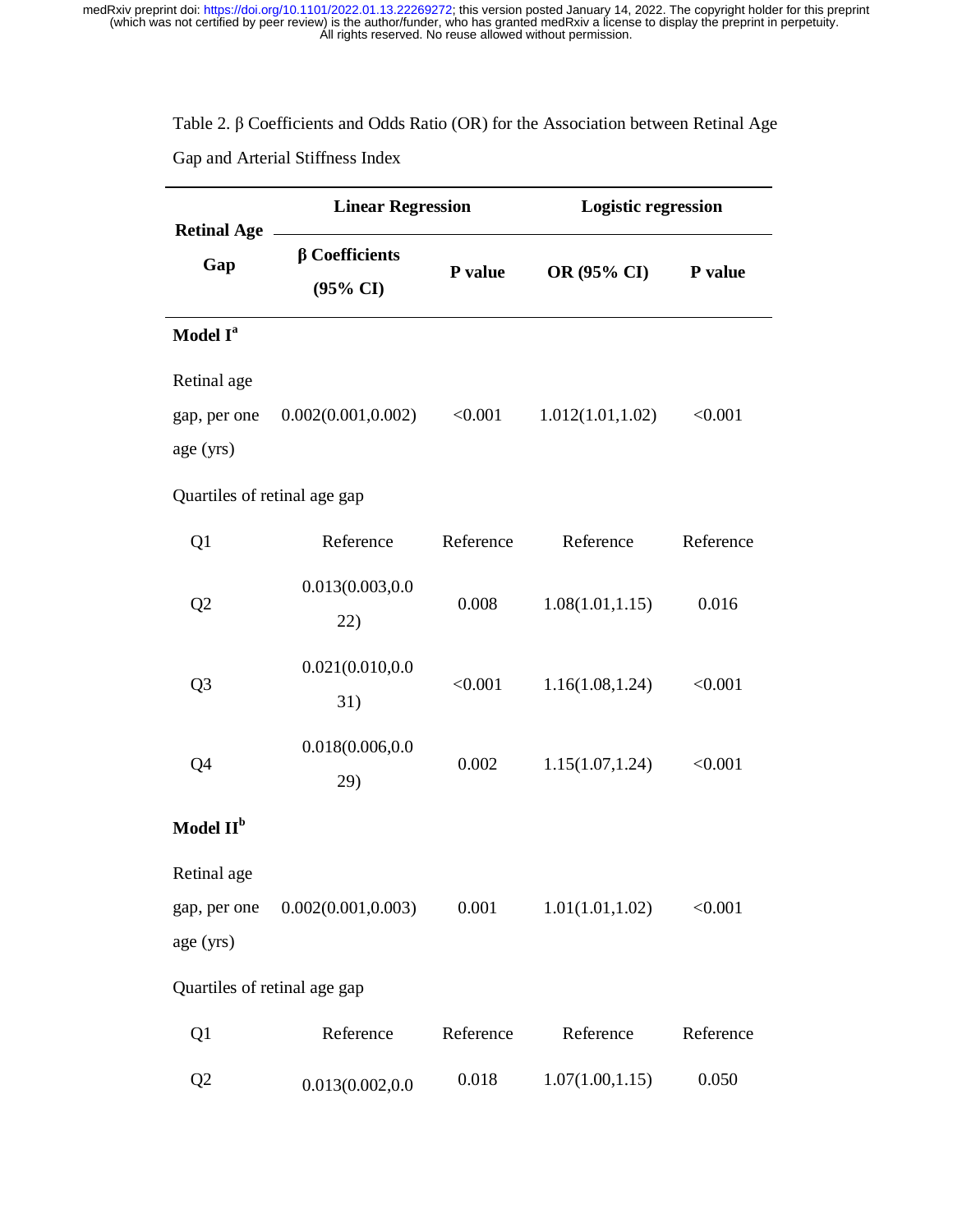|    | 23)                     |       |                  |         |
|----|-------------------------|-------|------------------|---------|
| Q3 | 0.018(0.007, 0.0<br>29) | 0.002 | 1.16(1.07, 1.25) | < 0.001 |
| Q4 | 0.017(0.004, 0.0<br>30) | 0.009 | 1.16(1.06, 1.26) | 0.001   |

 $Q =$ quartile; OR = odds ratio

<sup>a</sup> Model I adjusted for baseline age, gender and ethnicity.

<sup>b</sup> Model II adjusted for baseline age, gender, ethnicity, deprivation, attainable education, smoking status, drinking status, physical education, health status, history of cardiovascular diseases, and metabolic syndrome.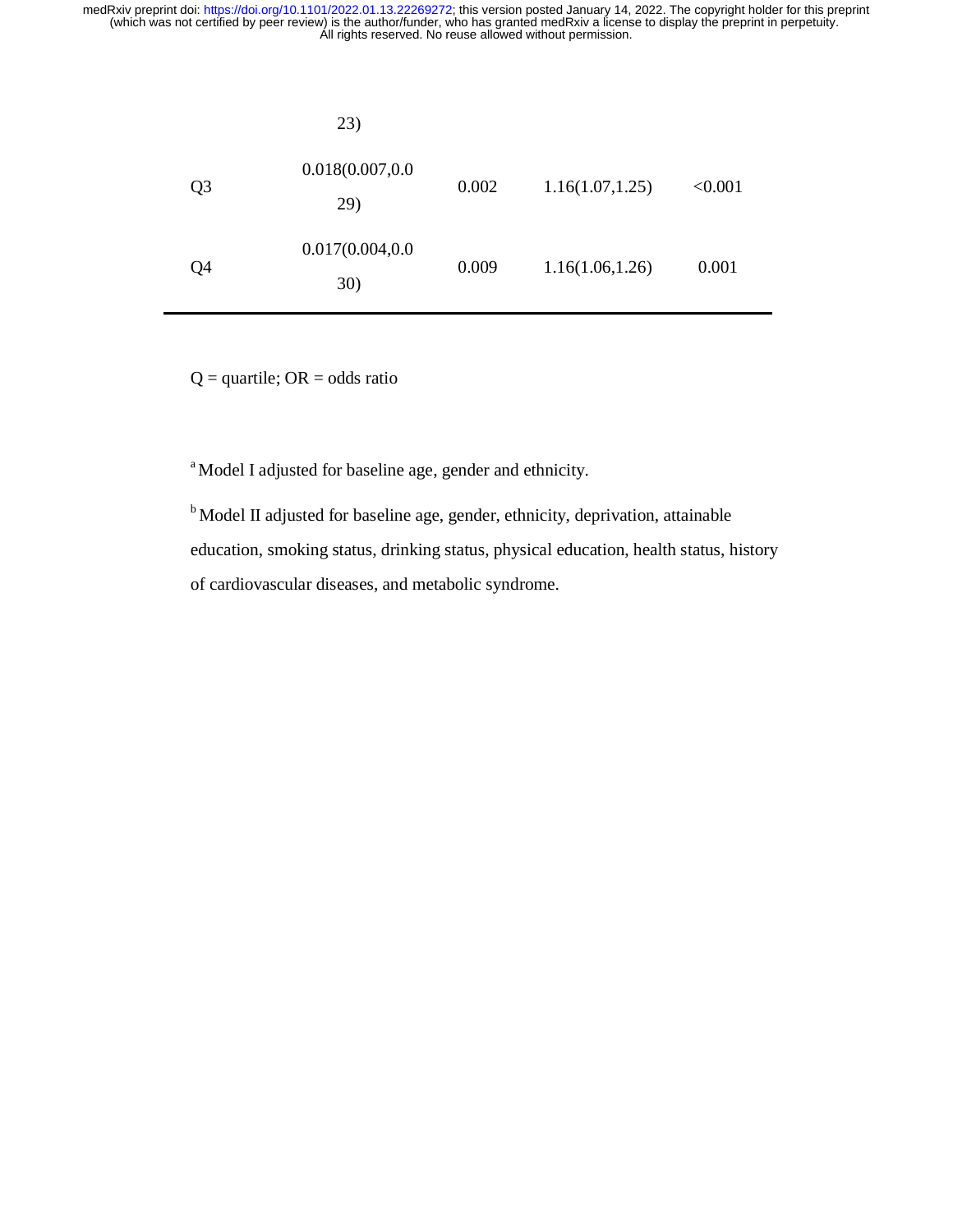# Table 3. The Association between Retinal Age Gap and Incident Cardiovascular

# Diseases

|                                  | Model I <sup>a</sup>         |           | Model II <sup>b</sup> |           | Model III <sup>c</sup> |           |
|----------------------------------|------------------------------|-----------|-----------------------|-----------|------------------------|-----------|
| <b>Retinal</b><br><b>Age Gap</b> | HR (95% CI)                  | P value   | <b>HR (95% CI)</b>    | P value   | <b>HR (95% CI)</b>     | P value   |
| Retinal                          |                              |           |                       |           |                        |           |
| Age                              |                              |           |                       |           |                        |           |
| Gap, per                         | 1.03(1.01, 1.05)             | 0.007     | 1.03(1.01, 1.06)      | 0.012     | 1.03(1.01, 1.06)       | 0.009     |
| one age                          |                              |           |                       |           |                        |           |
| (yrs)                            |                              |           |                       |           |                        |           |
|                                  | Quartiles of Retinal Age Gap |           |                       |           |                        |           |
| Q1                               | Reference                    | Reference | Reference             | Reference | Reference              | Reference |
| Q <sub>2</sub>                   | 0.98(0.80, 1.1)<br>9)        | 0.806     | 1.08(0.86, 1.36)      | 0.486     | 1.08(0.86, 1.36)       | 0.481     |
| Q <sub>3</sub>                   | 1.13(0.90,1.4)<br>2)         | 0.304     | 1.10(0.84, 1.43)      | 0.500     | 1.10(0.84, 1.43)       | 0.495     |
| Q4                               | 1.38(1.04,1.8)<br>2)         | 0.023     | 1.54(1.12, 2.10)      | 0.007     | 1.54(1.12, 2.11)       | 0.007     |

 $Q =$  quartile;  $HR =$  hazard ratio

<sup>a</sup> Model I adjusted for baseline age, gender and ethnicity.

<sup>b</sup> Model II adjusted for baseline age, gender, ethnicity, deprivation, attainable education, smoking status, drinking status, physical education, health status, and metabolic syndrome.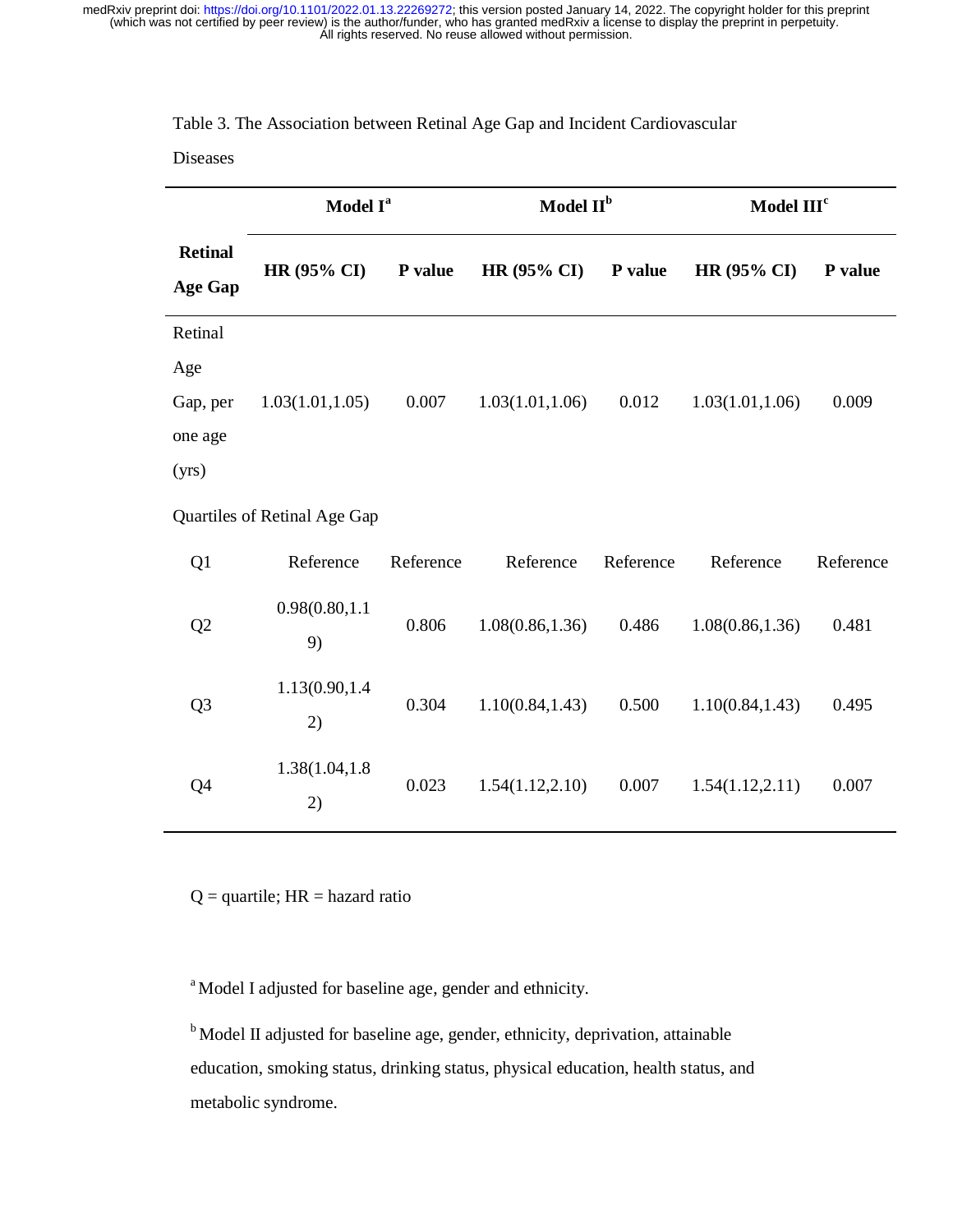> c Model III adjusted for baseline age, gender, ethnicity, deprivation, attainable education, smoking status, drinking status, physical education, health status, and metabolic syndrome and arterial stiffness index.